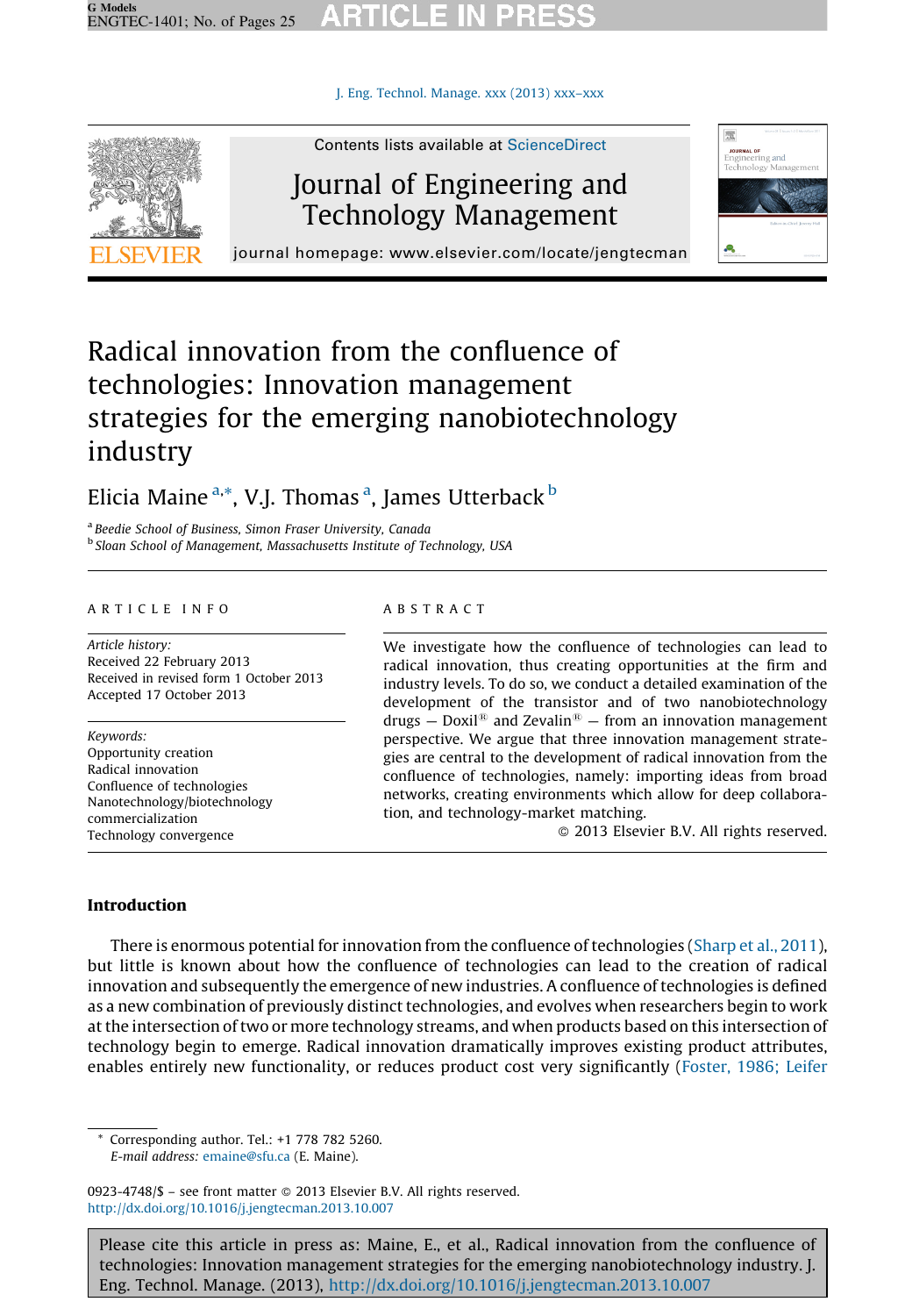[et al., 2000](#page-22-0)). An often cited example of radical innovation is that of the transistor [\(Morton, 1971;](#page-23-0) [Riordan and Hoddeson, 1999; Gertner, 2012](#page-23-0)), which was enabled by technological advances and knowledge integration across the fields of advanced materials, physics, electronics and instrumentation ([Globe et al., 1973a,b](#page-22-0)). Several radical innovations have already been enabled by the confluence of biotechnology and nanotechnology streams, including effectively targeted drug delivery, rapid diagnostics, and nanoscale tissue engineering. Many firms have already been formed around these innovations ([Maine et al., 2012a; Wagner et al., 2006\)](#page-22-0). Further radical innovation is anticipated, from both ambitious and uncertain multidisciplinary research programs and from serendipitous discoveries ([Sharp et al., 2011\)](#page-23-0). Although the development and exploitation of radical innovation is an important and enduring research theme [\(Foster, 1986; Utterback, 1994; Leifer et al., 2000](#page-22-0)), scholars have not yet adequately explored how radical innovation is enabled by the confluence of technologies.

In this paper, we explore the innovation management strategies that connect the confluence of technologies to radical innovation by developing and analyzing a series of case studies. By innovation management strategies, we mean the purposeful actions that company founders and technology managers take to influence the productivity and impact of their scientists and product development teams. We focus on innovation management strategies so that they may guide managers at both large firms and new ventures who are attempting to create value from the confluence of technologies. We argue that three innovation management strategies are central to the development of radical innovation from the confluence of technologies: importing ideas from broad networks, creating environments which allow for deep collaboration, and technology-market matching. Importing ideas from broad networks involves a broad search and synthesis of concepts from disparate technology streams. Deep collaboration refers to interactive input and feedback between R&D groups, where ''each group makes an essential contribution to different stages of the research process'' ([Rafols and](#page-23-0) [Meyer, 2007](#page-23-0)). Technology-market matching involves recognition and prioritization of the most promising technology solutions for a market application or the most appropriate markets for a technology. Through analysis of three case studies, we demonstrate the commonality of these three innovation management strategies in enabling radical innovation at the confluence of technologies.

The context in which we explore strategies which connect the confluence of technologies to radical innovations is the emerging nanobiotechnology industry. After an analysis of the well documented development of the transistor, we provide detailed and novel case studies of two of the earliest and most significant nanobiotechnology innovations – Doxil<sup>®</sup> and Zevalin<sup>®</sup> – both in the new drug class of therapeutic nanoparticles ([Burgess et al., 2010\)](#page-21-0). We provide nuanced detail on the role of both the confluence of technologies and the role of specific innovation management strategies in enabling these radical innovations of liposomal drug delivery and radiolabeled antibody therapy. This context is especially appropriate to our research question as all three case studies document radical innovation enabled by the confluence of technologies. Advances in the technological streams of physics, advanced materials, electronics and instrumentation enabled the transistor, from which the modern consumer electronics industry emerged. Similarly, advances across several previously distinct technological fields enabled radical innovations in therapeutic nanoparticles, and a nanobiotechnology industry is currently emerging.

This paper contributes to three distinct knowledge domains: innovation management, opportunity creation from the confluence of technologies, and innovation management strategies for the emerging nanobiotechnology industry. The innovation management strategies that emerge from our paper are relevant across industry contexts, demonstrating how radical innovation emerged from the confluence of technologies. Further, we make a contribution by integrating streams of management literature to suggest that opportunity creation may be more likely at the confluence of technologies. Finally, we provide innovation management strategies for the emerging nanobiotechnology industry, a context in which very few studies of innovation have been conducted. Management researchers have recently begun examining opportunities created by the confluence of biotechnology and nanotechnology: however, studies to date have been dominated by patent and bibliometric analysis, which focus on invention rather than innovation ([No and Park, 2010; Takeda et al., 2009; Grodal and](#page-23-0) [Thoma, 2009; Pei and Porter, 2011; Barirani et al., 2013](#page-23-0)). The few valuable case study contributions in the context of nanobiotechnology innovation focus either at the lab level [\(Rafols, 2007; Rafols and](#page-23-0) [Meyer, 2007\)](#page-23-0) or extrapolate implications from the ICT industry to the nanobiotechnology industry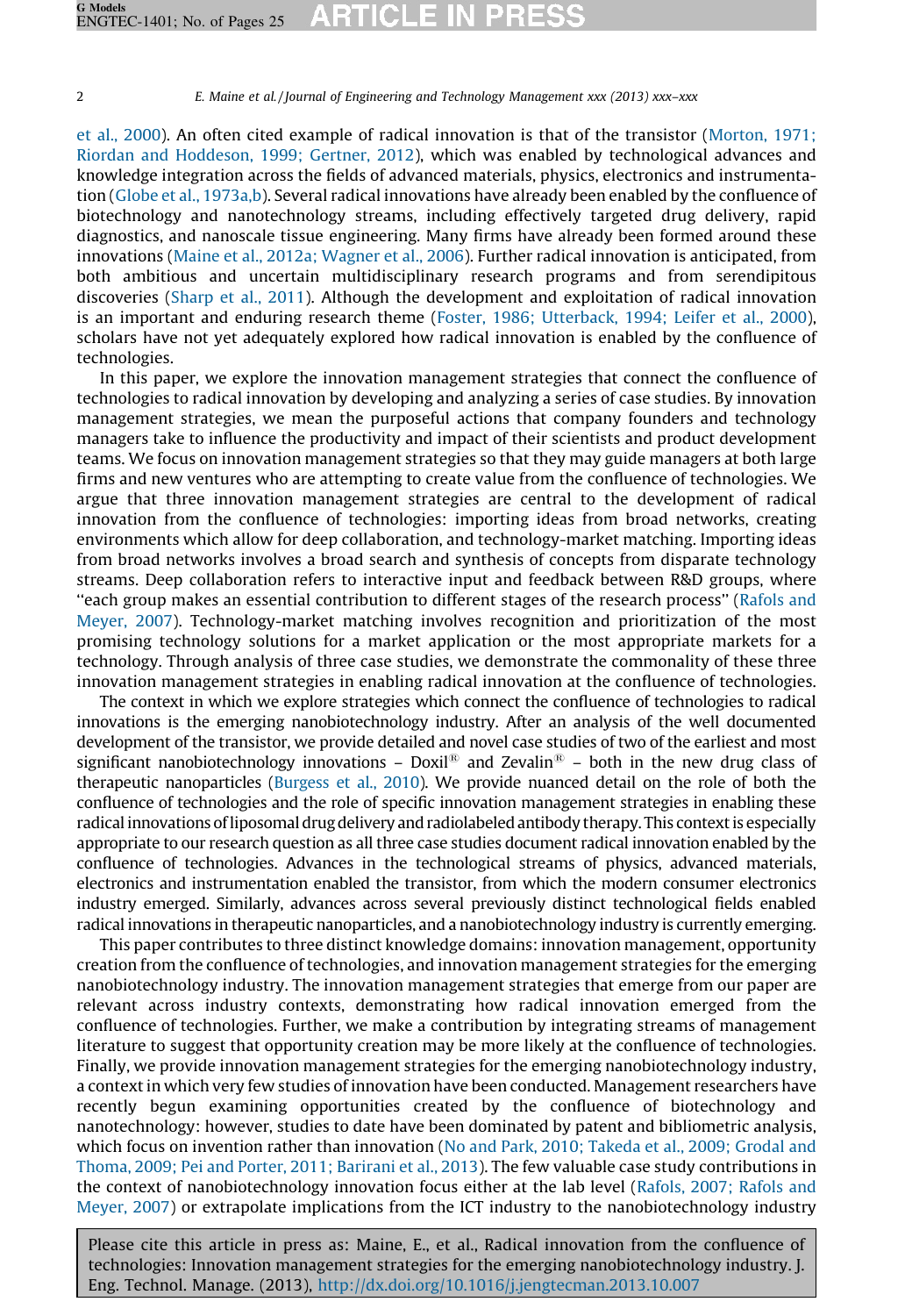[\(Hacklin et al., 2009\)](#page-22-0). The emerging nanobiotechnology industry, replete with complex relationships, is an ideal setting for conducting case study research ([Yin, 2009\)](#page-24-0). Thus, through reviewing literature from multiple streams and using rich, nuanced case studies, we develop innovation management strategies which elucidate how radical innovation is enabled at the confluence of technologies. We also develop specific implications for technology entrepreneurs in the emerging nanobiotechnology industry as we believe that the significant differences in terms of product development timelines and the stringent regulatory standards for toxicity and safety warrant in-depth examination of specific cases of nanobiotechnology innovation. Further, we discuss the current stage of industry evolution in the nanobiotechnology industry and compare that to the industry evolution of the transistor-enabled consumer electronics industry.

Our paper proceeds as follows. First, we review the management literatures which have relevance to opportunity creation from the confluence of technologies. Next we present the historical case study of the transistor and demonstrate the role of the confluence of technologies and the innovation management strategies that enabled radical innovation. We summarize findings from the literature review and the transistor case study before moving to a current confluence of technologies – that of biotechnology with nanotechnology. We present two detailed case studies of radical innovation:  $Doxil^{\circledR}$ , which was the first targeted liposomal drug delivery process approved by the FDA, and Zevalin<sup>®</sup>, a radiolabeled antibody therapy which has provided a remarkable increase in the efficacy of cancer treatment. We then demonstrate the confluence of technologies and analyze the role of innovation management strategies in enabling these radical innovations. We compare and contrast the opportunities and challenges of innovation management between the transistor-enabled consumer electronics industry and the emerging nanobiotechnology industry. Finally, we draw implications for technology entrepreneurs in the emerging nanobiotechnology industry.

## Literature review

Although there is nothing in the innovation literature that states that radical innovation is more likely at the confluence of technologies, there are three streams of literature which provide theories and frameworks which can be used to link radical innovation to the confluence of technologies. In this section, we summarize the three broad literatures which have relevance to opportunity creation from the confluence of technologies, namely: the strategic management of technology, industry evolution, and product development literatures. Key arguments from this review are summarized in [Table 1.](#page-3-0)

# Strategic management of technology literature

The strategic management of technology literature explores value creation, opportunity exploitation, and competitive advantage resulting from technology development. This literature provides some evidence that broader technological inputs may lead to opportunity creation. Opportunity recognition and resource allocation routines emerge as potential mechanisms to link radical innovation to the confluence of technologies.

Resource based theory posits that a firm's resources and capabilities are developed over time, and act to enable and constrain the strategic and product development choices available to the firm [\(Penrose, 1959\)](#page-23-0). Scholars researching technology capabilities argue that sustained innovative performance is generated through a systematic and continuous process of accumulation and regeneration of resources and competences [\(Hamel and Prahalad, 1994; Leonard, 1995\)](#page-22-0). [Tripsas](#page-24-0) [\(1997\)](#page-24-0) further proposes that an added stream of technology competency may provide complementary or supporting elements to a firm when it develops an innovation. For example, phototypesetter firms which developed a competency in electronics were able to develop the first typewriters with electronic memory. [Suzuki and Kodama \(2004\)](#page-23-0) provide evidence that industry entrants from outside the value chain tend to have a larger market share than industry entrants from within the value chain, and suggest that this greater success of firms entering from outside of an established industry is caused by new technologies and market linkages. [Teece \(1986\)](#page-23-0) proposes that such novel combinations of technologies, when protected by an adequate appropriability regime, can lead to firm success. Thus,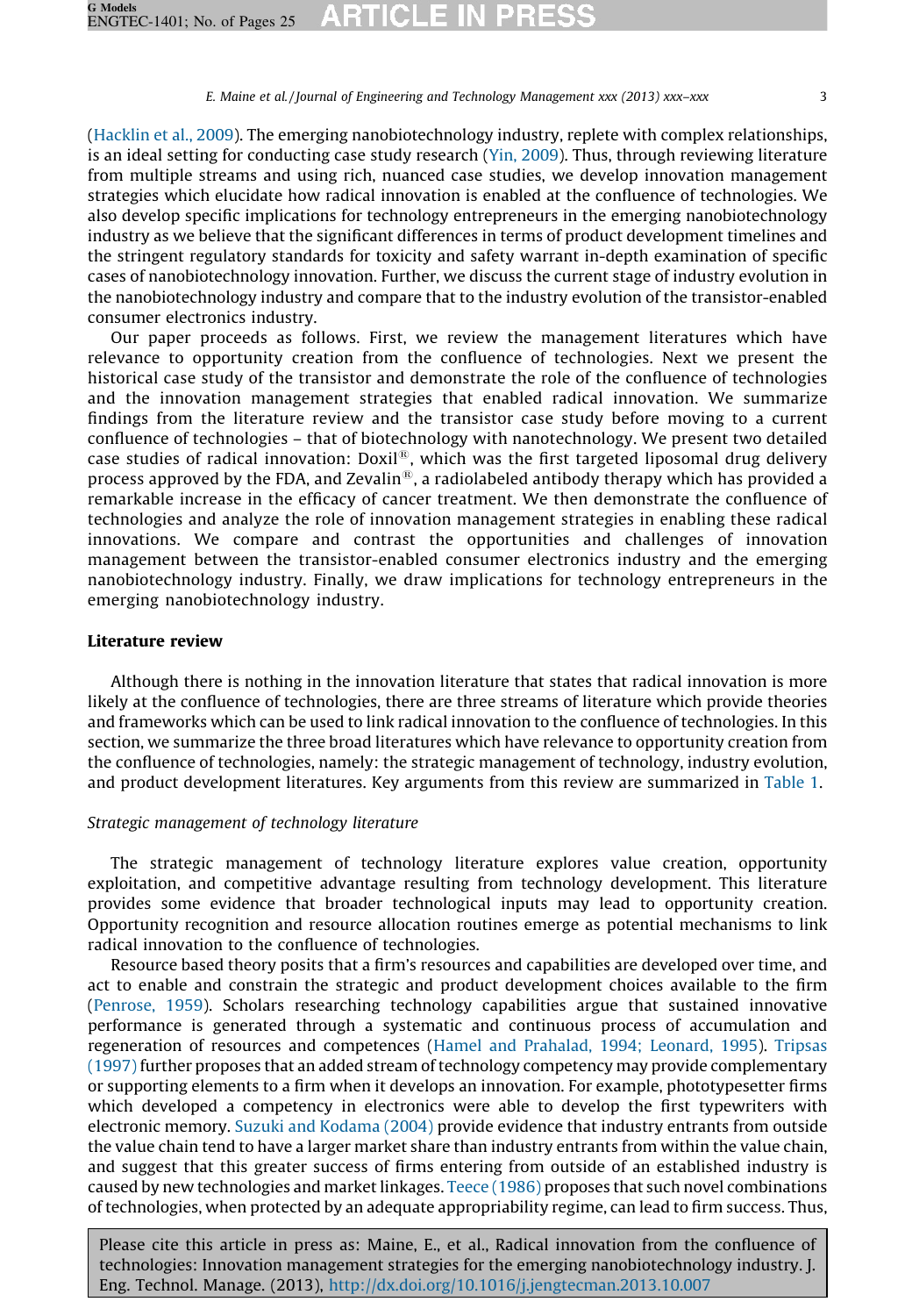### <span id="page-3-0"></span>Table 1

Literature proposing firm opportunity at the confluence of technology streams.

| Authors                                       | Proposition about firm opportunity at the confluence of technology                                                                                                                                                |  |  |  |  |
|-----------------------------------------------|-------------------------------------------------------------------------------------------------------------------------------------------------------------------------------------------------------------------|--|--|--|--|
| Strategic management of technology literature |                                                                                                                                                                                                                   |  |  |  |  |
| <b>Tripsas (1997)</b>                         | An added stream of technology competency may provide complementary or<br>supporting elements to a firm when it develops an innovation.                                                                            |  |  |  |  |
| Teece (1986)                                  | Novel combinations of technologies, when protected by an adequate<br>appropriability regime, can lead to firm success.                                                                                            |  |  |  |  |
| Pisano (2006, p. 26)                          | A mix of technology streams have vastly improved drug development and<br>advanced biotechnology.                                                                                                                  |  |  |  |  |
| Subramanian and Soh (2010)                    | Greater technological search breadth leads to greater technological<br>performance in the biotechnology sector.                                                                                                   |  |  |  |  |
| Suzuki and Kodama (2004)                      | Greater success of firms entering from outside of an established industry is<br>caused by new technologies and market linkages.                                                                                   |  |  |  |  |
| Allen et al. (1980), Brown and                | Successful new product innovations typically come from firms which take                                                                                                                                           |  |  |  |  |
| Utterback (1985), Lee et al. (2001)           | advantage of the different technological and market ideas available in broad<br>networks.                                                                                                                         |  |  |  |  |
| Industry evolution literature                 |                                                                                                                                                                                                                   |  |  |  |  |
| Schumpeter (1934)                             | Schumpeter argued that the greatest opportunities for new firms were created<br>by technological change.                                                                                                          |  |  |  |  |
| Utterback and Abernathy (1975)                | As an industry forms and grows around a technological change, there is rapid<br>initial product innovation and a large influx of new entrants.                                                                    |  |  |  |  |
| Suárez and Utterback (1995)                   | If technology confluence leads to greater technological developments, it also<br>leads to greater opportunity for new ventures.                                                                                   |  |  |  |  |
| Adner and Levinthal (2002)                    | Recognizing and developing new applications for emerging technology will be<br>key to success in emerging technology sectors.                                                                                     |  |  |  |  |
| Product development literature                |                                                                                                                                                                                                                   |  |  |  |  |
| Checkland (1981, pp.60-66);<br>Ackoff (1999a) | Product development decisions should be looked at holistically as the resulting<br>system of connections and interactions produce the unexpected and                                                              |  |  |  |  |
| Ackoff (1999b)                                | disproportional outputs that are radical innovations.<br>There are a greater number of unexplored, possible combinations at the                                                                                   |  |  |  |  |
|                                               | intersection of academic fields than there are within a single academic field, and<br>that this leads to greater opportunity for significant discovery at the<br>intersection of fields.                          |  |  |  |  |
| Globe et al. (1973a) NSF-C 667                | Confluence of technology constitutes a decisive event in the development of                                                                                                                                       |  |  |  |  |
| "Science, Technology,                         | innovations with high social impact. Decisive events are those without which                                                                                                                                      |  |  |  |  |
| and Innovation"                               | the innovation would not have occurred or would have been delayed by a long<br>period of time.                                                                                                                    |  |  |  |  |
| Leonard (1995)                                | A firm's chances for radical product innovation at the intersection of<br>technologies are enhanced by nurturing both technological gatekeepers (broad<br>search) and boundary spanners (technology integration). |  |  |  |  |
| Morton (1971), Riordan and<br>Hoddeson (1999) | To enhance chances for radical innovation, nurture the transfer of ideas from<br>distinct technological fields.                                                                                                   |  |  |  |  |

resource based theory scholars propose that added streams of technology can lead to more effective product innovation.

Selecting and applying external technology competencies is generally dependent on managerial recognition of potential opportunities. Several strategic technology management authors write about the importance of opportunity recognition to technology based firms [\(Garud and Rappa, 1994; Kemp](#page-22-0) [and Rip, 2001; von Hippel, 2001; Shane, 2005\)](#page-22-0). A stream of the strategic management literature has developed the argument that dynamic capabilities are of prime importance in enabling firms to succeed in emerging technology industries [\(Teece et al., 1997; Eisenhardt and Martin, 2000; Maine](#page-23-0) [and Garnsey, 2006](#page-23-0)). These researchers suggest that dynamic capabilities include the routines that allow for recognition of potential ways to import appropriate new resources or recombine existing firm resources, and resource allocation routines which allow firms to act on this recognition by developing new products to create or meet the needs of emerging or rapidly evolving industries. Technology-market matching is one type of dynamic capability that is vital to innovation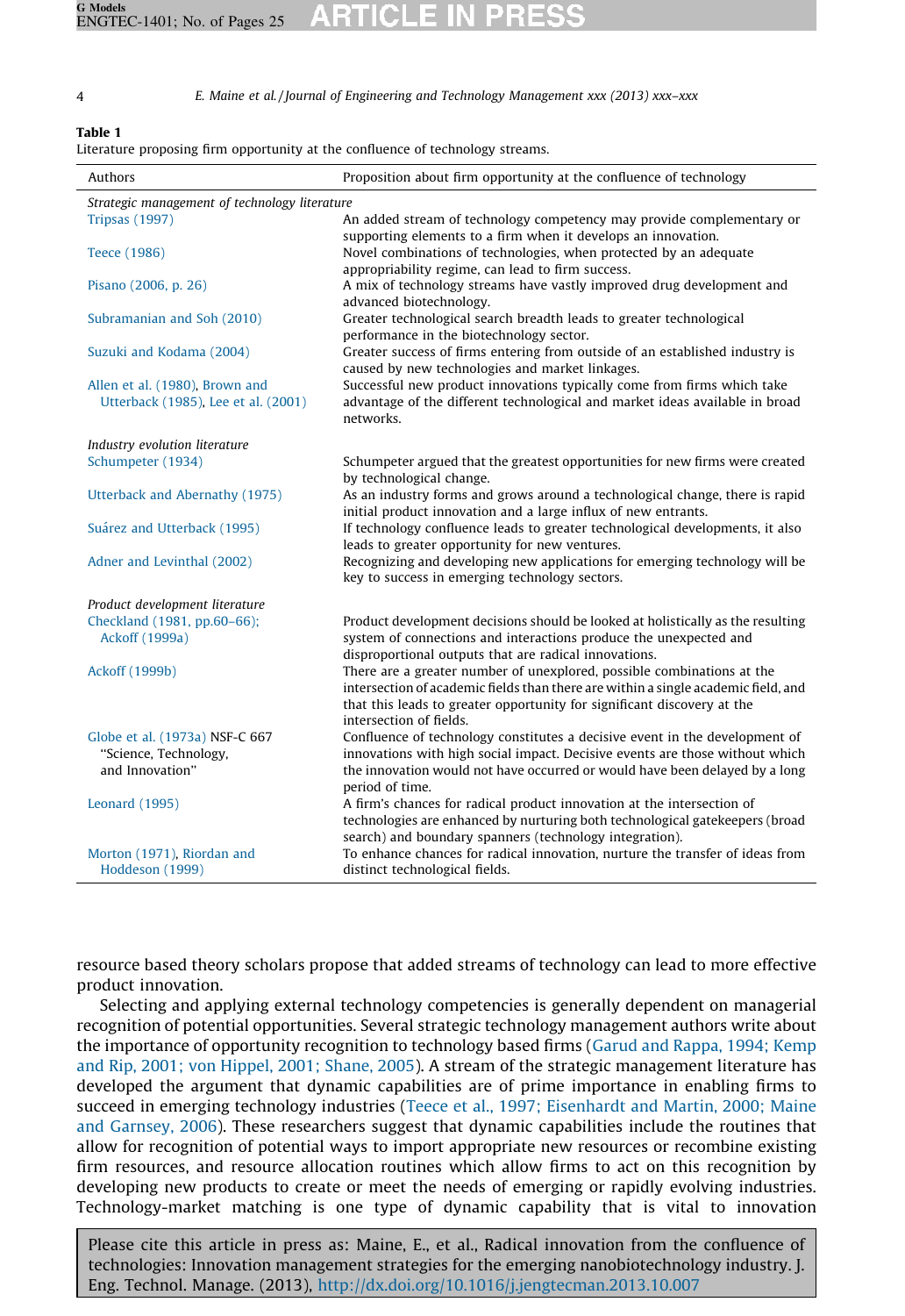management for broad technologies with applications across multiple markets [\(Maine and Garnsey,](#page-22-0) [2006\)](#page-22-0).

Other authors in the strategic technology management field have proposed that there are more opportunities and rewards in certain technological sectors or streams than others ([Rosenberg, 1974;](#page-23-0) [Jaffe, 1986; Klevorick et al., 1995; Shane, 2001\)](#page-23-0). [Rosenberg \(1974\)](#page-23-0) argues that the supply side is key to understanding technological opportunity, and, hence, that different firms will have different opportunities, different technological sectors will have more opportunities, and firm success in many sectors will be driven by technological change. [Jaffe \(1986\)](#page-22-0) argues further that firms can benefit disproportionately from opportunity-rich technological sectors if they already have productive R&D in these technologies. He suggests that this effect is created both by a firm's presence in an opportunityrich technology sector and by knowledge spillovers from a firm's competitors and/or government and university labs, from which a firm can benefit if it already has some resident capability. He also finds that firms move their technological competencies over time into more productive R&D areas, which suggests that these firms are responding to greater technological opportunity.

There is some evidence in the strategic management literature that suggests that technological diversity leads to opportunity creation. For instance, [Pisano \(2006\)](#page-23-0) illustrates how a mix of technology streams has vastly improved drug development and advanced biotechnology: ''recombinant DNA, for the production of proteins; hybridization, for the production of monoclonal antibodies; and combinatorial chemistry, for the mass synthesis of large numbers of novel chemical entities.'' [Subramanian and Soh \(2010\)](#page-23-0) demonstrate that greater technological search breadth leads to greater technological performance in the biotechnology industry. These findings lend support to the idea that a unique and diverse mix of technology streams creates competitive advantage for a firm.

The last relevant stream within the strategic management of technology literature is network theory. Successful new product innovations typically come from firms which take advantage of the different technological and market ideas available in broad networks ([Allen et al., 1980; Brown and](#page-21-0) [Utterback, 1985; Lee et al., 2001; Chesbrough, 2003\)](#page-21-0). In the knowledge intensive biotechnology industry, [Powell et al. \(1996\)](#page-23-0) demonstrate that firm growth depends on a firm's network and on the firm's experience in managing their network ties. [Bliemel and Maine \(2008\)](#page-21-0) argue that new technology based firms are most successful when they are moderately embedded in networks, with a mix of strong (efficiency) and weak (exploratory) ties. In the evolution of new technology sectors, [Soh](#page-23-0) [\(2010\)](#page-23-0) demonstrates that network centrality, along with broad knowledge sharing, has a positive influence on a firm's innovation performance. Thus, network theory scholars argue that effectively linking together diverse technological capabilities and ideas leads to greater firm success in knowledge based industries.

#### Industry evolution literature

The industry evolution literature proposes that radical innovation leads to new industry creation and greater opportunity for new ventures. It also suggests that market recognition may link the confluence of technologies to radical innovation. The industry evolution literature argues that industries develop in recognizable and even predictable ways over time ([Abernathy and Utterback,](#page-21-0) [1978; Tushman and Anderson, 1986](#page-21-0)) and that there are national differences created by the impact of national systems of innovation over time [\(Nelson and Winter, 1982\)](#page-23-0). One aspect of industry evolution is the path dependence experienced by firms. The theory of path dependence argues that the present and future are impacted by actions and experiences of the past, and that these act as a constraint on the possible evolutionary paths of firms ([Arthur, 1988; Dosi, 1988; Garud and Karnoe, 2003\)](#page-21-0). Industries also evolve because of technological change: [Schumpeter \(1934\)](#page-23-0) argued that the greatest opportunities for new firms were created by technological change and that industries would reinvent themselves and change the key actors through a process of creative destruction. As an industry grows around a technological change, there is rapid initial product innovation and a large influx of new entrants. Over time, as a dominant design is established, the rate of product innovation slows, and many less successful firms exit the industry (Utterback and Abernathy, 1975; Suárez and Utterback, [1995\)](#page-24-0). Industry evolution scholars propose that the greatest opportunity exists at the early stages of industry evolution, shortly after the first commercialization of the new technology. Thus, if technology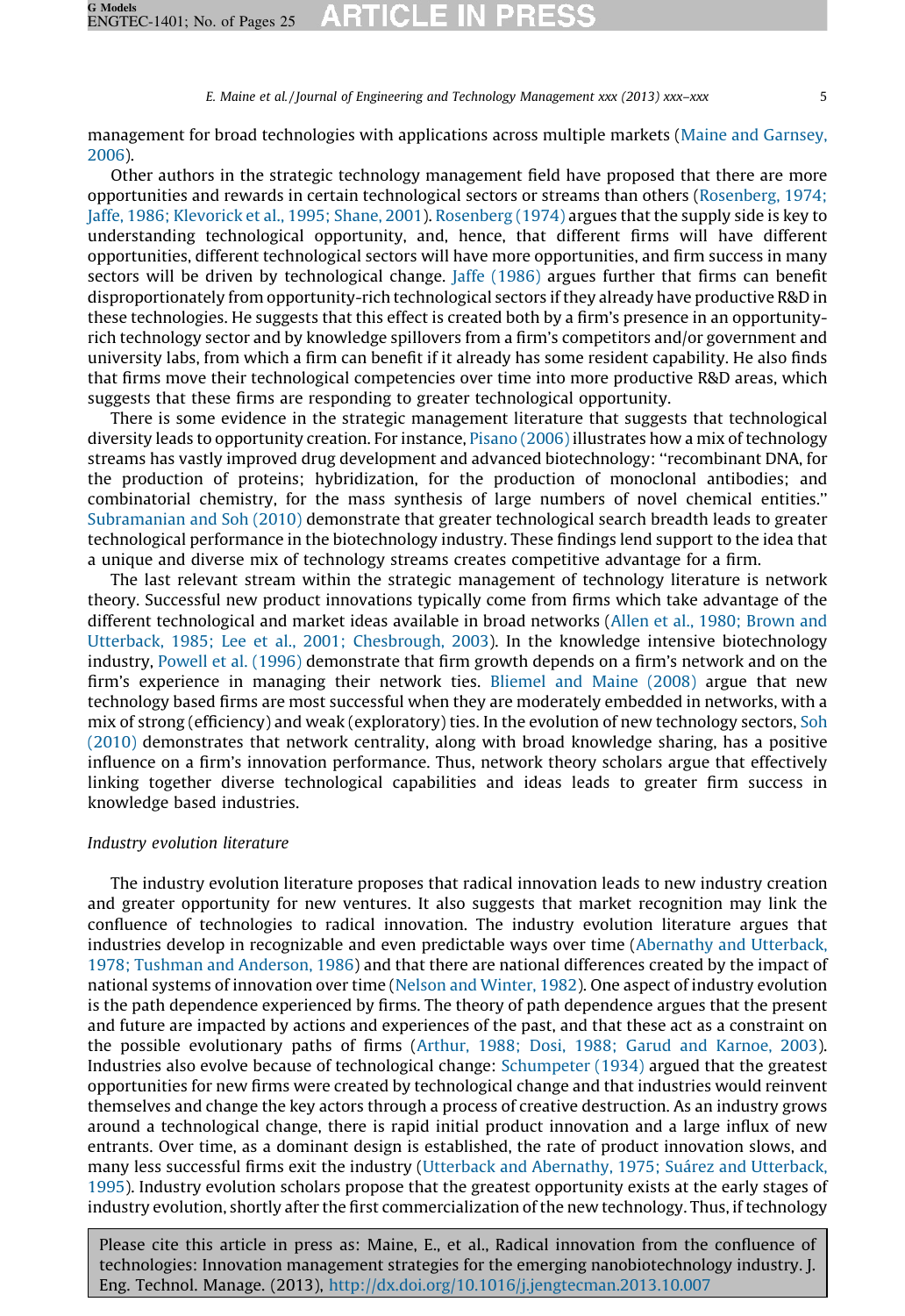confluence leads to greater technological developments, industry evolution scholars would argue that it also leads to greater opportunity for new ventures.

Firms can also impact their chances of successful commercialization through strategic consideration of the evolution of the markets for their technologies. [Rogers \(1983\)](#page-23-0) and [Moore](#page-23-0) [\(1995\)](#page-23-0) argue that a firm's target customer and selling strategy should change in any given market as that market evolves over time. [Christensen \(1997\)](#page-21-0) posits that new ventures have the best chance of success if they exploit technologies and business models which will not appeal to the current customers of incumbent players. [Adner and Levinthal \(2002\)](#page-21-0) argue that firms need not concentrate so much on technological development as on recognizing and developing new applications for emerging technology. For emerging technology industries, [Leonard \(1995\)](#page-22-0) argues that product market experimentation is the most effective strategy for any firm: this is linked to the technology-market matching capability proposed in the strategic management of technology literature. If the confluence of two or more technologies leads to new emerging markets, these industry evolution scholars argue that new ventures' market recognition is key to their success.

## Product development literature

The product development literature argues that diverse technological streams are important for significant inventions and provides some ideas of innovation management strategies which may facilitate radical innovation from the confluence of technologies. Systems scholars argue that product development decisions should be looked at holistically ([Ackoff, 1999a\)](#page-21-0) as the resulting system of connections and interactions produce unexpected and disproportionate outputs that are radical innovations. [Ackoff \(1999b\)](#page-21-0) pointed out that there are a greater number of unexplored, possible combinations at the intersection of academic fields than there are within a single academic field, and that this leads to greater opportunity for significant discovery at the intersection of fields. Thus, an innovation management strategy would be searching broadly and synthesizing concepts from previously disparate fields. Systems scholars also propose that firms facing environmental uncertainty should pursue a strategy of experimentation [\(de Neufville, 1990; Ackoff, 1999a; Thomke, 2003](#page-21-0)). Systems scholars would argue strongly that the confluence of technologies leads to increased opportunity for radical innovation.

NSF-C 667 ''Science, Technology, and Innovation'', a historical study of major innovation product development, examined the decisive events<sup>1</sup> that led to the development of innovations with high social impact [\(Globe et al., 1973a\)](#page-22-0). Through detailed case studies and analysis of major technological innovations they found that the confluence of technologies was important in over a third of the decisive events leading to the development and commercialization of each innovation. It also demonstrates the need for complementary innovation to enable radical product innovation. In addition to complementary innovation, a firm's chances for radical product innovation at the intersection of technologies are enhanced by nurturing both technological gatekeepers and boundary spanners. [Leonard \(1995\)](#page-22-0) notes how these innovation management techniques enable companies to work productively at the intersection of technologies and disciplines.

The implanted heart pacemaker is an example of a radical innovation formed from the confluence of technologies. An implanted heart pacemaker is a fully implanted device that regulates a person's heartbeat. Throughout the 1950s, engineers, researchers, and medical practitioners in Canada, the US, and Sweden pursued a goal of designing, refining and implanting a device to restart the heart by electrical stimulation [\(Elmqvist, 1978; Hopps, 1981](#page-22-0)). Advances in multiple streams of technology were required, including cardiac physiology, surgical techniques, battery technology, biomaterials and electrodes, semiconductors and electronics ([Globe et al.,](#page-22-0) [1973b](#page-22-0)). The commercialization of an implantable heart pacemaker spurred Medtronic to grow into a \$4 billion biomedical firm and also created many new supplier firms. In 2005, 800,000 pacemakers were implanted worldwide ([Gott, 2007\)](#page-22-0).

 $<sup>1</sup>$  Decisive events are those without which the innovation would not have occurred or would have been delayed by a long</sup> period of time.

Please cite this article in press as: Maine, E., et al., Radical innovation from the confluence of technologies: Innovation management strategies for the emerging nanobiotechnology industry. J. Eng. Technol. Manage. (2013), <http://dx.doi.org/10.1016/j.jengtecman.2013.10.007>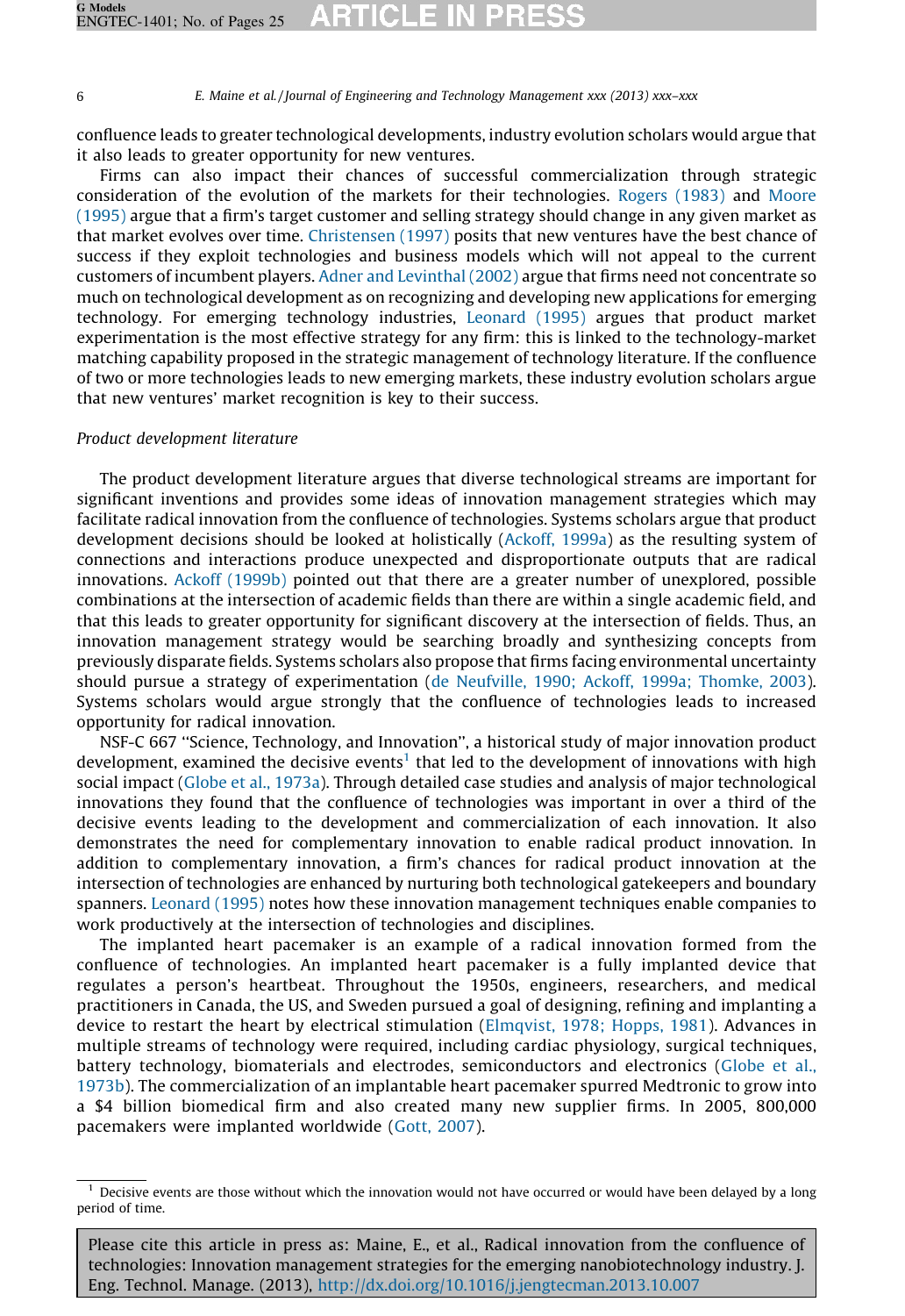Another example is the development of soft magnetic ferrites, which replaced iron in such applications as inductor cores and telecommunications transformer cores because of their far greater efficiency, size and cost, and enabled many new applications such as microwaves, early computer memory storage, cellular phones, and hybrid vehicles. To develop magnetic ferrites, scientists and engineers within Philips made and integrated advances in the diverse technological fields of crystal chemistry, telecommunications, ceramic materials and magnetic theory. To do so, they overcame significant challenges in the integration of such a broad range of technologies in industrial laboratory research [\(Snoek, 1947\)](#page-23-0). Errors and unplanned experiments also played an important role in making interdisciplinary advances [\(Snoek, 1947; Stijntjes and Van Loon, 2008](#page-23-0)).

Evidence of innovation management strategies to enable the exchange of tacit knowledge and serendipitous discovery – whether purposeful or not – can be found in each of these radical innovations. In the case of the implantable heart pacemaker, it can be inferred to be present in the development of the implantable pulse generator by Greatbatch, Chardick and Gage ([Globe et al.,](#page-22-0) [1973b\)](#page-22-0). In the case of the development of soft magnetic ferrites, such managerial strategies were created and utilized at Philips Research Laboratories ([Snoek, 1947; Stijntjes and Van Loon, 2008](#page-23-0)). Most famously, innovation management strategies led to the creation of the highly interdisciplinary, colocated teams with complementary skillsets which developed the point contact transistor and the planar transistor [\(Morton, 1971,](#page-23-0) pp. 40–43, 46–48). The ways in which opportunity was created at the confluence of technologies in the development of the transistor is discussed in detail in the next section.

# Historical case study of confluence: the transistor

The development of the transistor demonstrates how a confluence of technologies can lead to radical innovation and the opportunity created thereof. A transistor is a semiconductor device that regulates electrical current. The planar transistor replaced the vacuum tube – with a major advantage being a vast reduction in size – and has since evolved into integrated circuits and has been the basis for the modern consumer electronics industry. Technological advances in the diverse fields of physics, advanced materials, electronics and instrumentation, along with the integration of these advances, were required to develop the transistor ([Table 2\)](#page-7-0).

At Bell Laboratories in New Jersey, researchers from very different areas of technological expertise – chemists, physicists, metallurgists, electrical engineers, and mechanical engineers – were asked to work together in a fast-moving project team, and their offices and labs were purposefully placed in close proximity to one another, to allow for unexpected transfer of ideas [\(Morton, 1971,](#page-23-0) pp. 40–43, 46–48; [Riordan and Hoddeson, 1999](#page-23-0), pp. 117, 120, 141; [Gertner, 2012,](#page-22-0) p. 79). Bell Labs executive vice-president Mervin Kelly also selected theoreticians – Shockley and Bardeen – alongside experimentalists – Brattain, Pearson and Teal – for this high profile solid-state research group. [Morton \(1971, p. 43\)](#page-23-0) argues that this organizational design, along with a culture and an environment at Bell Laboratories conducive to experimentation, had a major influence on the invention and refinement of the transistor. As depicted in [Table 2,](#page-7-0) advances in diverse fields were required, and the key early advances all occurred at Bell Labs from 1945 to 1951, building on their longer term research competencies. Key advances were the 1947 development of the point-contact transistor, by physicists Bardeen and Brattain, the development of junction theory in 1949 by physicist Shockley, and Teal's technique for growing single crystals of germanium in 1949 and single crystals of silicon in 1951. Notably, physical chemist Teal drew not only on mechanical engineering and physics through his Bell Lab colleagues, but also on a relatively unknown materials science research paper from 1917. Continued refinement in each of these fields enabled Bell Labs to produce the first junction transistor in 1950.

The confluence of technologies that enabled the development of the transistor created enormous opportunity for new firms, profit creation, firm growth and the development of the modern consumer electronics industry. Bell Laboratories themselves made very little profit from the invention of the transistor: AT&T first licensed the patent rights to the transistor for merely \$25000. Then, in 1956, they relinquished the patent rights to the transistor, as they were deemed to be a public good. However, several new ventures formed around the transistor, furthered the technology, and profited from the commercialization of the transistor [\(Rothwell, 1989; Utterback, 1994](#page-23-0)). Shockley, feeling shut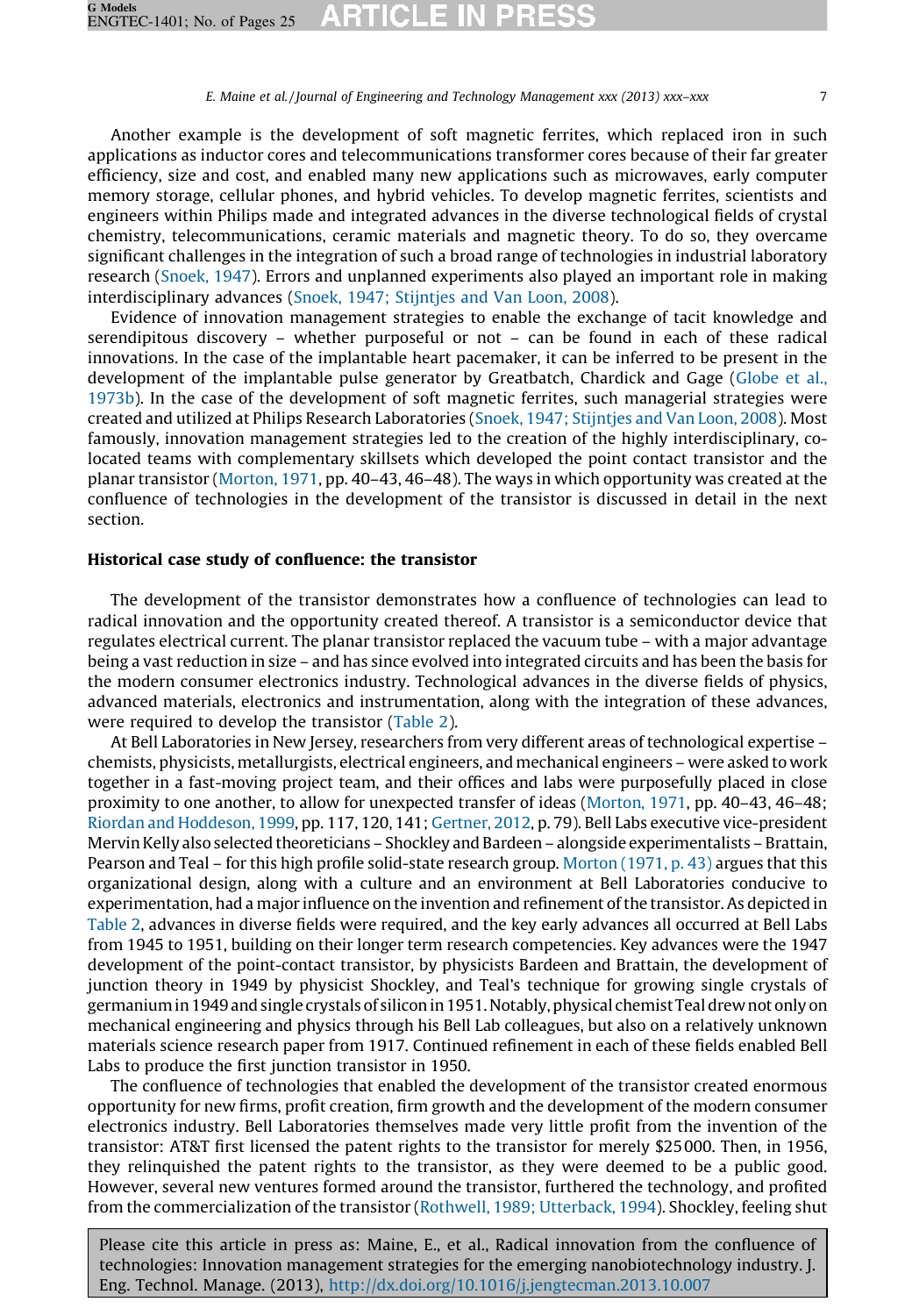#### <span id="page-7-0"></span>Table 2 Technological advances enabling the Transistor.

| Transistor | Physics                            | Advanced materials                 | Electronics                | Instrumentation  |
|------------|------------------------------------|------------------------------------|----------------------------|------------------|
| Advance 1  | Point Contact<br>Transistor (1947) |                                    |                            |                  |
| Advance 2  | Junction Theory (1949)             | Germanium                          | Junction                   |                  |
|            |                                    | Single Crystal (1949)              | Transistor (1950)          |                  |
| Advance 3  |                                    | Silicon Single<br>Crystal (1951)   |                            |                  |
| Advance 4  |                                    |                                    | Diffused-Epitaxial         | Oxide Masking,   |
|            |                                    |                                    | Transistor (1960)          | Photolithography |
|            |                                    |                                    |                            | (1959)           |
| Advance 5  |                                    | Thin metal films                   | Integrated Circuits (1961) |                  |
|            |                                    | (tantalum) for<br>interconnection. |                            |                  |
|            |                                    | resistors and                      |                            |                  |
|            |                                    | capacitors (1961)                  |                            |                  |
| Advance 6  |                                    |                                    | Beam-lead                  |                  |
|            |                                    |                                    | sealed-junction            |                  |
|            |                                    |                                    | silicon circuits (1966)    |                  |

out of key leadership roles, left Bell Labs and eventually started his own research intensive semiconductor company near Stanford University. Eight scientists and engineers (from six different disciplines) who had worked together at Shockley's company left in 1957 to form the highly successful venture Fairchild Semiconductor. Still in R&D mode, these scientists and engineers solved problems in metallurgy, chemistry and physics to ship their first batch of transistors in 1958, and went on to develop and commercialize the planar transistor with their breakthroughs in reliable production methods, including physicist Hoerni's idea to leave oxide over the junctions [\(Rothwell, 1989; Riordan](#page-23-0) [and Hoddeson, 1999](#page-23-0), pp. 262–263; [Chesbrough, 2003\)](#page-21-0). Fairchild's interdisciplinary team went on to develop the first Integrated Circuit, commercialized in 1961 ([Riordan and Hoddeson, 1999,](#page-23-0) pp. 264– 265). Fairchild's revenues grew from \$0.5 million in 1960 to \$27 million in 1967 to \$520 million in 1978 ([Rothwell, 1989\)](#page-23-0) and they played a key role in the emergence of the semiconductor industry, now a nearly \$300 billion industry ([WSTS, 2013\)](#page-24-0).

Intel was another venture created when Moore and Noyce left Fairchild, and went on to capture much further value by concentrating on production and exploiting existing R&D on the transistor and integrated circuits [\(Chesbrough, 2003\)](#page-21-0). Entirely new industries, that of semiconductor manufacturing, and subsequently, a vast number of new consumer electronic product markets, were created from this radical innovation.

# Summary: literature review and historical case study

Thus, the strategic management of innovation literature, the industry evolution literature, the product development literature, and the historical case study of the transistor demonstrate that technology confluence can be an important factor in radical innovation and opportunity creation. All three literatures support the idea that the confluence of two or more technologies increases opportunity creation. These literatures, along with the case study, provide us with the basis to propose that radical innovation is more likely at the confluence of technology streams than emanating from a single stream of technological knowledge.

Our research question is ''How is radical innovation connected to the confluence of technologies?''. We aim to address this question through extended analysis of the transistor case study and through new evidence and analysis of two radical innovations enabled by the confluence of biotechnology and nanotechnology. To date, few managerial recommendations have been made which adequately guide firms attempting to profit from the confluence of technologies: the main knowledge integration recommendation made from the development of the transistor was to co-locate theoreticians and experimentalists with diverse disciplinary backgrounds ([Morton, 1971,](#page-23-0) p. 43). Thus technology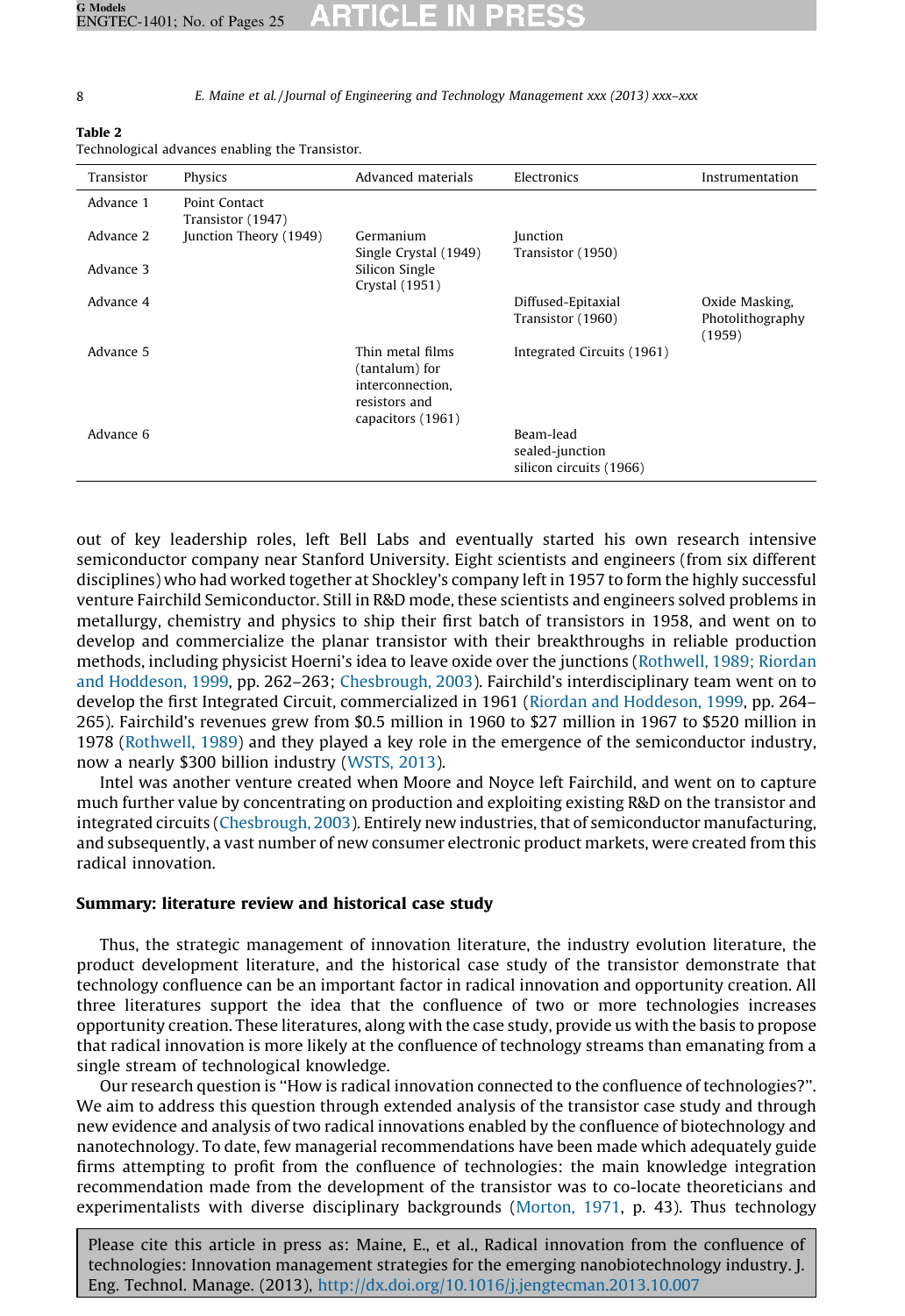managers have little managerial guidance in attempting to profit from the current confluence of biotechnology and nanotechnology.

The case study of the transistor demonstrates that the confluence of technologies can promote radical innovation, creating opportunities at the firm and industry level, including, in this case, the creation of new industries. This confluence may not lead to radical innovation in a linear fashion, as the challenges of integrating new knowledge from multiple disciplines can be substantial, and uncertainty is inherently high in radical innovation. However, despite these challenges over long timelines, the payoffs from such a confluence can exceed even the most optimistic expectations.

When re-examining the transistor case study in the light of our literature review, we see additional innovation management strategies beyond co-location of scientists from diverse disciplinary backgrounds. We also note the Bell Labs development team's exposure to broad networks, through the connections of Shockley and Bardeen, at MIT and Harvard respectively. Shockley used those networks in recruiting Bardeen. We see considerable evidence of a deep collaborative environment. Notably, Shockley acted as both a big picture thinker and a knowledge integrator, and led highly interdisciplinary teams both at Bell Labs and at his subsequent start-up firm. Although there was some personal animosity between Shockley and other members of the project teams at Bell Labs, there was definitely an environment which encouraged technical debate and disagreement. Lastly, we see the purposeful matching of technological solutions with market applications at Fairchild Semiconductor with their development of the planar transistor for more reliable large scale production.

## Nanobiotechnology case studies of confluence

Next we consider a confluence of technologies currently underway, with some radical innovation already having occurred, but much earlier in the industry emergence than the confluences which led to the development of the transistor and the subsequent growth of the consumer electronics industry. In the emerging nanobiotechnology industry, the confluence of technologies is particularly notable. The novel attributes of nanotechnology married to existing biotech and pharmaceutical knowledge and techniques has enabled major leaps forward ([Sharp and Langer, 2011; Allen and Cullis, 2004\)](#page-23-0). Two case studies of radical innovation emanating from the confluence of nanotechnology and biotechnology are presented here, both in the new drug class of therapeutic nanoparticles. We note the tremendously long time line of discovery and commercialization, when considering the key interdisciplinary advances that led to both innovations.

Several authors have studied the patent and publication landscape to reveal emerging technological trends in nanobiotechnology [\(No and Park, 2010; Takeda et al., 2009; Grodal and](#page-23-0) [Thoma, 2009](#page-23-0)). Four areas emerge from such bibliometric analysis as active hubs of nanobiotechnology convergence: nanostructures; drug delivery and biomedical applications; bio-imaging; and carbon nanotubes and biosensors ([Takeda et al., 2009\)](#page-23-0). Targeted drug delivery is the most dramatic of these nanobiotechnology applications, with the most highly anticipated potential outcomes, and with dozens of passively targeted nanobiotechnology products already clinically approved [\(Farokhzad and](#page-22-0) [Langer, 2009; Burgess et al., 2010; Aggarwal, 2012\)](#page-22-0), and several actively targeted therapeutic nanoparticles under development [\(Burgess et al., 2010](#page-21-0)).

The case of drug delivery exemplifies the potential that nanotechnology brings to biotechnology. A common problem faced by biotechnology and pharmaceutical companies has been excessive damage to healthy tissue using systemic treatments such as chemotherapy. More recently, when attempting targeted drug delivery, the large particulate nature of drug molecules prevented efficient uptake of the drugs into intended tissue. Low solubility of therapeutic drugs has also been a limiting factor. However, the use of techniques and concepts from nanotechnology has facilitated the synthesis of drug molecules that are vastly more amenable to diffusion, uptake and bio-assimilation and far more efficacious and accurate targeted delivery carriers, receptors, and activators. Armed with these improvements, existing drugs become more useful with wide reaching benefits for patients. New active pharmaceutical ingredients are also enabled.

Although this emerging field holds tremendous promise for economic and social value creation, there is as yet scarce management literature on the development and commercialization of nanobiotechnology innovations. The few relevant studies provide useful guidance on knowledge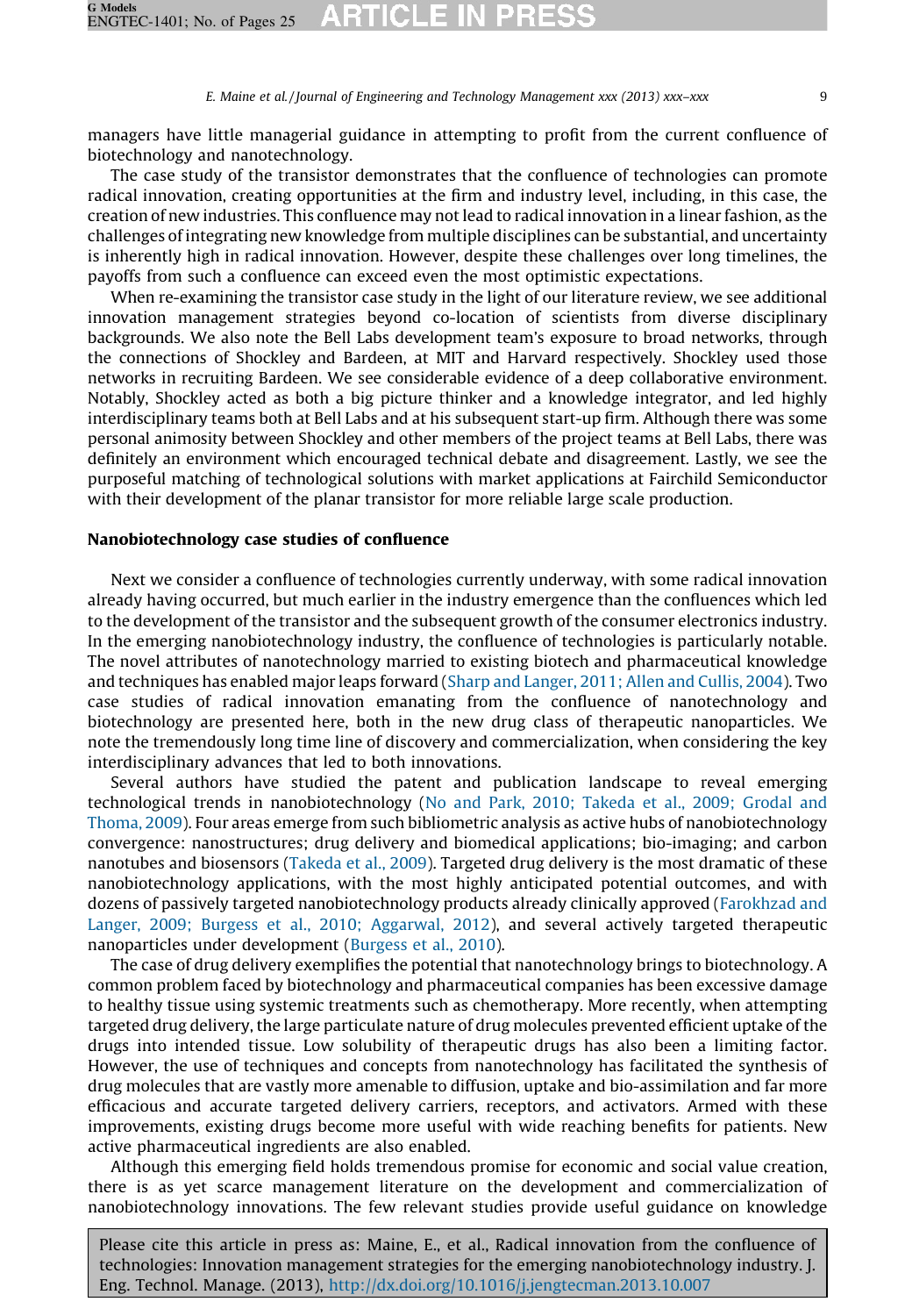integration and product development ([Rafols and Meyer, 2007; Juanola-Feliu et al., 2012\)](#page-23-0), but focus on the differing level of product development challenges when knowledge is more or less mature and codified. There is very little known about innovation enabled by the confluence of biotechnology and nanotechnology and less still on innovation management strategies to encourage radical innovation.

Thus, in the next section we present a case study of the discovery of the first FDA approved nanotherapeutic, Doxil<sup>®</sup>, Subsequently, we present a second nanobiotechnology case study of targeted drug delivery, this time of Zevalin<sup>®</sup>, the first targeted radio immunotherapy drug delivery system. In both cases, we demonstrate the role of the confluence of technologies, the long timelines and high levels of uncertainty involved. We assess the impact of these radical innovations thus far. Although many firms have entered this emerging nanobiotechnology industry [\(Wagner et al., 2006; Maine et al.,](#page-24-0) [2014\)](#page-24-0), we argue that much is yet to come, that there is great opportunity for technology ventures, and that we can learn from the innovation management strategies utilized to facilitate radical innovation from the confluence of technologies.

# Nanobiotechnology case study A: liposomes for drug delivery (Doxil<sup>®</sup>)

Several interdisciplinary scientists were involved in the development of liposomes and using it to deliver the anti-cancer drug doxorubicin to tumors in the human body. The initial discovery of liposomes was made by a trained physician, hematologist and occasional anesthetist, A.D. Bangham, who was investigating the physical and chemical properties of cell membranes using phospholipids in 1956. Many remarkable properties of cell membranes such as selective permeability were unaccounted for mainly due to a lack of a credible cell membrane model at the time ([Bangham,](#page-21-0) [1993](#page-21-0)). The 1960s were an exciting time for cell membrane researchers. While some researchers had demonstrated techniques for the creation of the Black Lipid Membrane (BLM) ([Mueller et al., 1962](#page-23-0)), others with professional expertise in the physical, chemical, biological, clinical medicine and instrumentation domains, were being recruited at the Babraham Institute in Cambridge, UK ([Bangham, 1995\)](#page-21-0). One of the scientists who did part of his doctoral research at Babraham during this period was Y. Barenholz [\(Barenholz, 2012](#page-21-0)). The confluence of knowledge from these multiple domains and the coexistence of these scientists at Babraham provided a unique opportunity for the recognition and development of liposomes as an alternative model membrane system. While experimenting with a new electron microscope (funded by the Wellcome Trust), Bangham and R. W. Horne were able to visualize the cellular structure of animal membranes at the nano-scale in 1961. They found that ''phospholipids in aqueous negative stain were spontaneously forming closed membrane systems'' ([Bangham, 1993\)](#page-21-0). The microscopic pictures served as the first real evidence for the cell membrane being a bilayer lipid structure. The significance of this discovery was highlighted by Keith Miller (Massachusetts General Hospital) who said ''To a field whose most powerful model nearly seven decades ago had been a jar of olive oil, the liposome's arrival was a liberating force'' ([Deamer, 2010\)](#page-21-0). It was considered to be the membrane equivalent of discovering the double helix structure of DNA.

Liposomes proved to be a revealing model of the cell membrane with remarkable packaging powers of interest to the pharmaceutical community. This idea stemmed from finding that liposomes were not recognized as being ''foreign'' by the first line defences of a living animal. Later research highlighted the ability of nano-scale liposomes to take advantage of the enhanced permeation and retention effect (EPR) which meant that tumor cells having a large number of porous blood capillaries were permeable to nanoparticles 100nm and smaller [\(Barenholz, 2012\)](#page-21-0). This lead to selective retention of such nanoparticles within tumor cells opening up the possibility of targeted drug therapy or a ''magic bullet'' for cancer treatment as had been visualized at the beginning of the twentieth century [\(Gabizon, 2001\)](#page-22-0). The most effective anti-cancer drug of the time was doxorubicin which was effective against a wide variety of tumors. However, one major weakness of doxorubicin treatment was its high cardiotoxicity which could lead to irreversible congestive heart failure. It was realized that encapsulating the therapeutic drug doxorubicin in liposomes could improve the delivery of the drug to the target tumor while simultaneously reducing toxicity because of targeted delivery to tumor cells. But, as initial studies showed, liposomal doxorubicin faced several problems as the liposomes which were stable in the test tube were not as stable in human plasma ([Poste, 1983](#page-23-0)). There had to be sufficient levels of the therapeutic drug within the liposomes to increase efficacy. Enough liposomes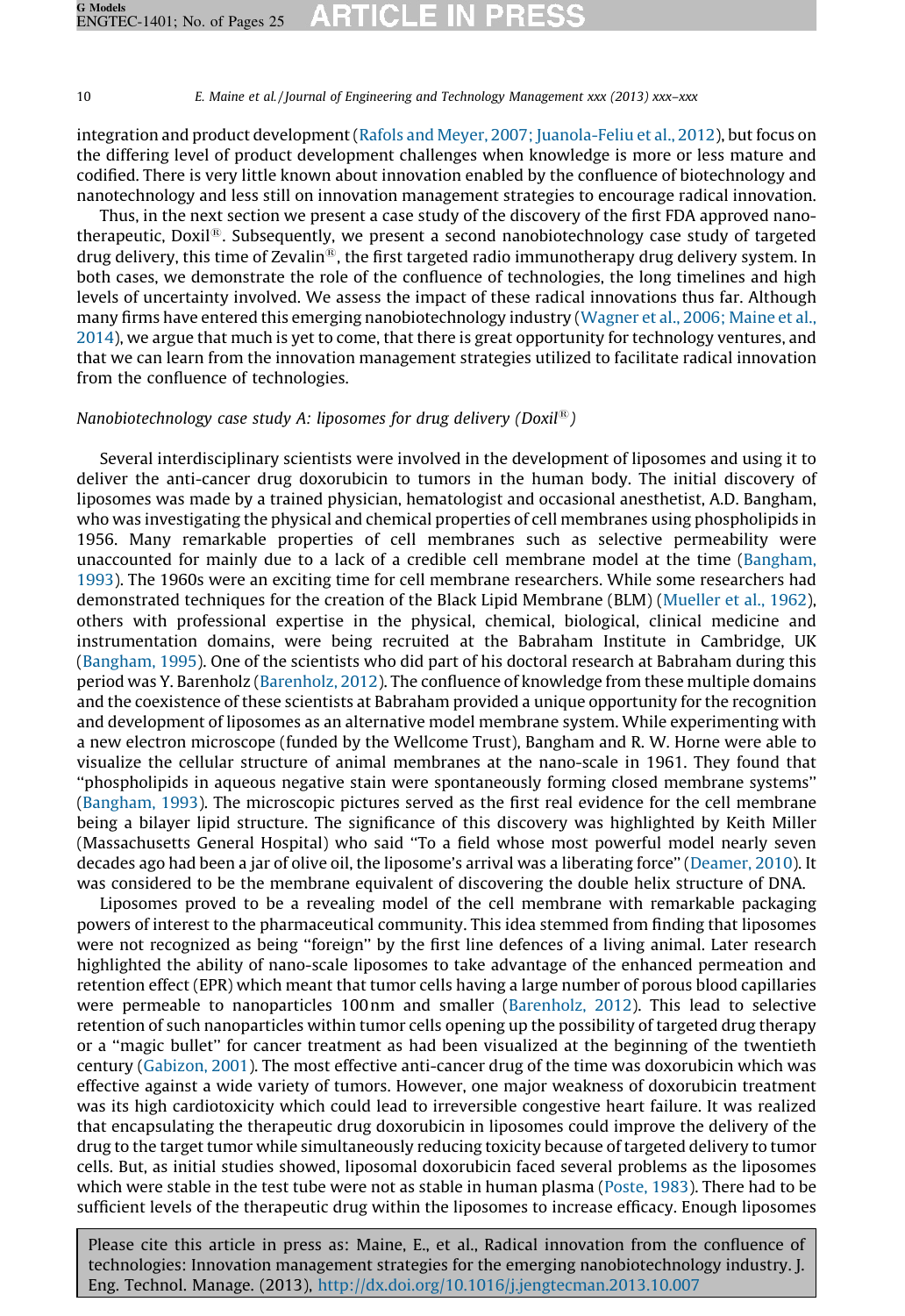had to pass through the tumor vasculature and the liposomes had to release the drug once inside the tumor ([Fenske and Cullis, 2008\)](#page-22-0).

A US based start-up company Liposome Technology Inc. (LTI), founded by Demetrios Papahadjopoulos, Frank Szoka and Nick Arvanitidis at Menlo Park in 1981, had been working on liposomal drug delivery since its inception. Arvanitidis had a PhD from Stanford in Engineering Economic Systems and had worked for a decade as a natural resources consultant before shifting to the biotechnology industry ([Potterf and Sorenson, 2009\)](#page-23-0). LTI had several partnerships with other larger firms for the commercialization of liposomes ([Liposome Technology Inc., 1988; Jacobs,](#page-22-0) [1985](#page-22-0)). They were also on the lookout for scientists working on liposomal drug delivery. Papahadjopoulos as the scientific co-founder of Liposome Technology Inc. introduced the CEO Nick Arvanitidis to Barenholz [\(Barenholz, 2012\)](#page-21-0). After discussions with Barenholz, LTI decided to support his research and licensed-in his technology from the Hebrew University of Jerusalem in 1985 [\(Barenholz, 2012\)](#page-21-0).

With high uncertainty and expensive development, financing and resource allocation were key responsibilities for Arvanitidis. LTI was able to successfully raise funds through an IPO in 1987 ([Financing Business, 1987](#page-22-0)). Due to a stock market crash in biotechnology stocks in 1987, investors lost interest in this sector and LTI, under Arvanitidis, had to reduce the projects they were working on from eight to three in 1988 ([Fisher, 1988](#page-22-0)), with a primary focus on treating a type of AIDSrelated cancer named Kaposi's sarcoma. As access to funding was critical, Arvanitidis explored a merger with The Liposome Company based in New Jersey in 1989 ([Staff Reporter, 1989\)](#page-23-0). This deal however fell through and LTI was able to continue its development only due to an increase in stake by biotechnology investor David Blech ([Liposome Technology Inc., 1990](#page-22-0)).

With the discovery of stealth liposomes in 1991 [\(Fisher, 1991\)](#page-22-0), LTI was able to demonstrate that the conjugation of polyethylene glycol (PEG) to the liposomes enhanced their stability, and the reduction of the liposomes to below 100 nm permitted these pegylated nano-liposomes encapsulating doxorubicin to achieve better results with much lower side effects. This led to a secondary stock offering raising \$28 Million ([Carlsen, 1991\)](#page-21-0). After recruiting N. Goldberg from Genentech as legal counsel in 1993 ([Staff Reporter, 1993\)](#page-23-0), LTI was finally able to secure FDA approval for Doxil. As a result the anticancer nano-drug Doxil $\mathbb{B}$  became the first FDA-approved nano-drug in 1995 [\(Barenholz, 2012](#page-21-0)). The Kaposi's sarcoma drug approval was followed in 1998 by a Doxil product targeted at ovarian cancer and in 2003 by a breast cancer therapeutic product ([Barenholz, 2012\)](#page-21-0). The success of LTI (renamed Sequus Pharmaceuticals Inc. in 1995) attracted attention from larger players, and ALZA acquired Sequus and was itself later acquired by Johnson and Johnson ([Barenholz, 2012\)](#page-21-0).

This case demonstrates the use of knowledge from multiple domains, lipid biophysics, physical chemistry, biology, clinical medicine and instrumentation – that were critical in the development of this first anticancer nano-drug ([Bangham, 1993; Lasic and Papahadjopoulos,](#page-21-0) [1995; Barenholz, 2012](#page-21-0)). As depicted in [Table 3](#page-11-0), key advances needed to take place in each of these fields for Doxil<sup>®</sup> to be realized. Deep collaboration was demonstrated, in particular at the Babraham Institute, in the discovery of liposomes, but also seen at Liposome Technology Inc. ([Barenholz, 2012](#page-21-0)). As Doxil<sup>®</sup> was a broad technology platform, applicable to many types of cancer and in many organs, choices needed to be made as to which target markets to initially prioritize.

Following the success of the concept and formulation of  $Doxil^{\circledR}$ , several other therapeutic nanoparticles are being investigated as possible drug delivery vehicles ([Farokhzad and Langer,](#page-22-0) [2006\)](#page-22-0). Liposomes, as a platform delivery technology, could emerge as the standard for targeted drug delivery ([Allen and Cullis, 2004](#page-21-0)). This radical innovation has created enormous opportunity, primarily in therapeutic advancements, but also in economic development. Over 250 firms are now commercializing liposomes with more than 100 firms started expressly around this technology ([Maine et al., 2014](#page-23-0)). [Burgess et al. \(2010\)](#page-21-0) argue that therapeutic nanoparticles offer the potential for shorter drug development timelines and far longer peak term sales than traditional drugs, leading to more attractive venture opportunities. Liposomes have also spawned a vast industry with applications ranging from cosmetics to maturing cheese ([Bangham, 1995\)](#page-21-0).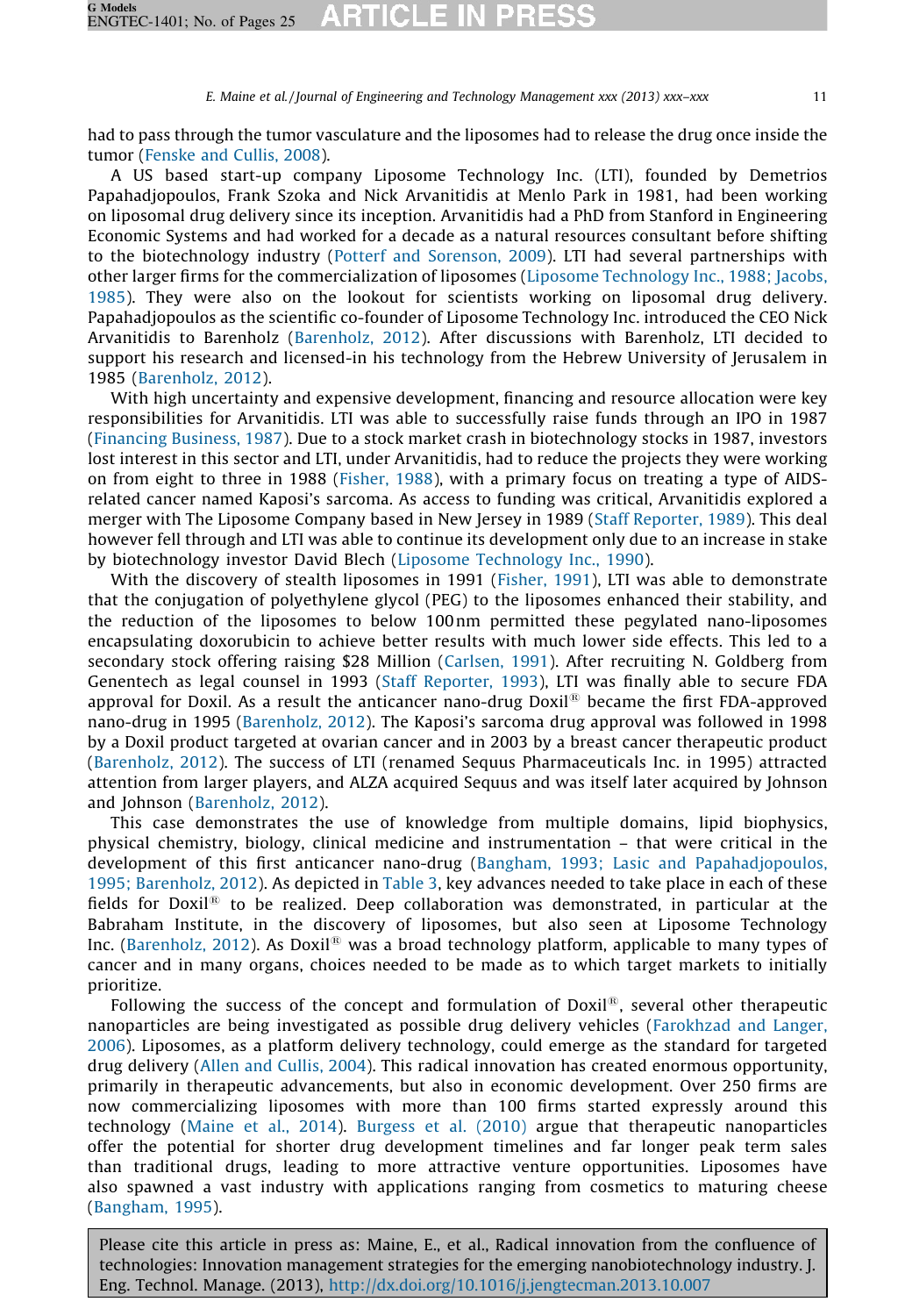<span id="page-11-0"></span>

| Table 3                                              |  |  |
|------------------------------------------------------|--|--|
| Technological advances enabling Doxil <sup>®</sup> . |  |  |

| $Doxil^{\circledR}$ | Medicine                                                       | Pharmacology | Chemistry          | Biology | Instrumentation                               | Physics |
|---------------------|----------------------------------------------------------------|--------------|--------------------|---------|-----------------------------------------------|---------|
| Advance 1           | Serum therapy (1890)                                           |              |                    |         |                                               |         |
| Advance 2           |                                                                |              |                    |         | Electron Microscopy (1930s)                   |         |
| Advance 3           |                                                                |              |                    |         | Discovery and Development of Liposomes (1961) |         |
| Advance 4           |                                                                |              | PEGylation (1970s) |         |                                               |         |
| Advance 5           | Development of Remote Drug Loading in Liposomes (1970 onwards) |              |                    |         |                                               |         |
| Advance 6           | First FDA approved nano-drug Doxil <sup>®</sup>                |              |                    |         |                                               |         |
|                     | (1995)                                                         |              |                    |         |                                               |         |

# Nanobiotechnology case study B: monoclonal antibodies: Rituxan<sup>®</sup> and Zevalin<sup>®</sup>

The development of the first cancer treatment based on monoclonal antibodies Rituxan<sup>®</sup> and its nanocarrier radio-immunoconjugate Zevalin<sup>®</sup> [\(Peer et al., 2007](#page-23-0)) was based on several path breaking discoveries. Bringing specialized knowledge from multiple disciplines, scientists at various institutions across the world collaborated to develop this radical innovation and demonstrate the effectiveness of monoclonal antibodies for the treatment of cancer. The development of this innovation spans several decades, with critical contributions from scientists, biotechnology firms, venture capitalists and pharmaceutical companies at various stages. We show in detail the role played by each of these stakeholders in the innovation process and highlight the importance of innovation management strategies for fostering radical innovation in nanobiotechnology firms.

The first technological breakthrough reaches all the way back into the late 1800s with the discovery of antibodies. Emil Behring, a military doctor, started exploring the power of blood as a treatment for various infections. He found that he could protect a pig from diphtheria by injecting it with the blood of a pig which had survived this disease. His colleague Paul Ehrlich saw these results and suggested that there must be chemicals in the blood which acted as ''magic bullets'' by searching and destroying disease causing agents. Behring was awarded the first Nobel Prize in Physiology or Medicine in 1901 for this path breaking discovery of serum therapy, postulating the presence of antibodies in blood serum. As other researchers embarked on identifying antibodies in blood, they were stymied by the large number of surprisingly similar antibodies. By the 1930s, improved techniques such as the ultracentrifuge made it possible to separate antibodies by size and shape. The ultracentrifuge, developed by Theodore Svedberg using concepts from physics and chemistry, permitted the separation of subcellular bodies. This technique was improved by Jessie Beams, a physicist at the University of Virginia and his student Edward Pickels. Ultracentrifuges were commercially available in the late 1940s and contributed to the development of the field of molecular biology ([Koehler, 2003](#page-22-0)).

Several decades later, researchers such as Rodney Porter (an immunologist) and Gerald Edelman (a trained physician and researcher) independently identified the chemical structure of antibodies in 1959 using various enzymes developed by chemists and biochemists ([Patlak, 2009\)](#page-23-0). For their discovery of the chemical structure of antibodies, they were awarded the Nobel Prize in Physiology or Medicine in the year 1972. Though progress had been made in identifying and describing the chemical structure of antibodies, several vexing questions remained, the most prominent being the ability of the human body to quickly produce an abundance of a specific antibody as an antidote in response to a disease causing agent. This question was answered by the theory of clonal selection.<sup>2</sup> For this

 $<sup>2</sup>$  Clonal selection posited that each antibody-producing white blood cell or B cell could produce only one specific antibody</sup> and the identification of a specific antigen (disease causing agent) triggered the B cell to create clones. During this process, these cells made a few subtle mistakes leading to slightly different antibodies being produced. If these newer antibodies were able to better at identifying the concerned antigen, the process would repeat itself over several iterations, leading to the antigen's destruction.

Please cite this article in press as: Maine, E., et al., Radical innovation from the confluence of technologies: Innovation management strategies for the emerging nanobiotechnology industry. J. Eng. Technol. Manage. (2013), <http://dx.doi.org/10.1016/j.jengtecman.2013.10.007>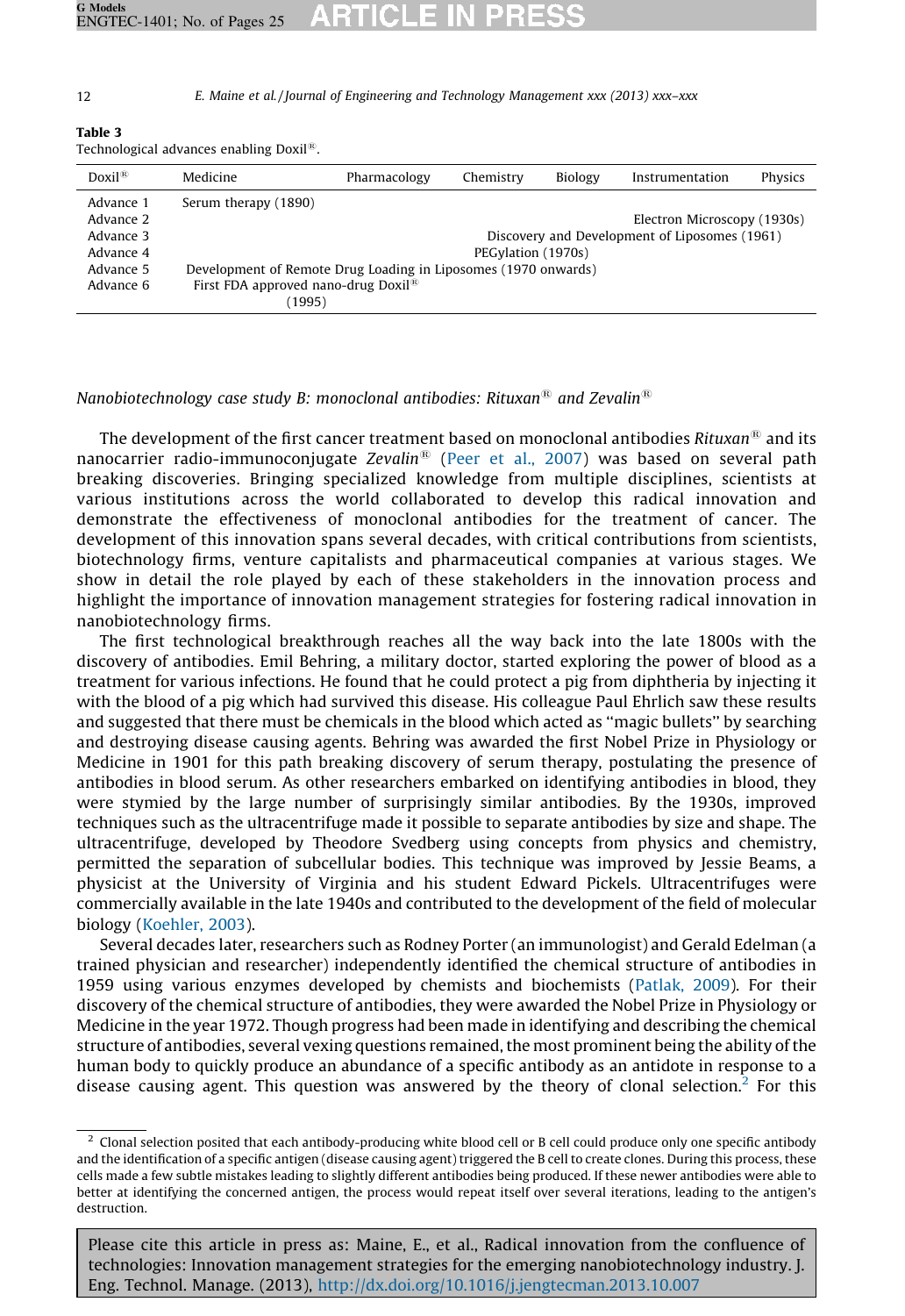discovery of the antibody production mechanism, Frank Burnet (a virologist and trained physician) was awarded the Nobel Prize in Physiology or Medicine in 1960 which was followed by the Nobel Prize in Physiology or Medicine to Niels Jerne (an immunologist) in 1974 for further describing the functioning of the immune system.

It was still not clear how humans with only about 100,000 genes in their DNA were able to create nearly a billion different antibodies. Susumu Tonegawa, a trained molecular biologist with interests in immunology, identified in 1976 the genetic basis of antibody diversity [\(Hozumi and Tonegawa, 1976\)](#page-22-0). At nearly the same time in 1975, Cesar Milstein (a biochemist) and Georges Kohler (a biologist) developed the hybridoma technique which combined antibody producing B cells to mouse tumor cells. The discovery of genetic diversity and the hybridoma technique permitted scientists to create monoclonal antibodies of extremely high specificity in large enough quantities and helped them diagnose various diseases and infections accurately ([Mackenzie et al., 1988; Cambrosio and Keating,](#page-22-0) [1992\)](#page-22-0). Understanding the abilities of monoclonal antibodies for oncology, Lee Nadler, a 33 year old hematologist and oncologist at the Dana Farber Cancer Institute of the Harvard Medical School in Boston, and his friend Phil Stashenko (an immunologist and trained dentist) developed a monoclonal antibody which could identify non-Hodgkin's lymphoma, a form of cancer. Their initial treatment using monoclonal antibodies in 1979 was not successful, as the human immune response recognized the antibody as originating from a mouse which led to its destruction within the body [\(Patlak, 2009\)](#page-23-0). Even though the technology was not a success, his results demonstrated the safety and negligible toxicity of monoclonal antibody infusions in patients.

The discovery of recombinant DNA techniques by Cohen and Boyer in 1973 had given birth to the biotechnology industry ([Zucker et al., 1998](#page-24-0)). Genentech was formed in 1976 and within a few years monoclonal antibodies were being used in diagnostic products by companies like Centocor. Firms like Biogen, Amgen, Chiron and Cetus quickly arose to take advantage of the tremendous opportunities thrown up by the development of biotechnology. Ortho Biotech developed the first commercial therapeutic murine antibody Orthoclone, targeted at transplanted organ rejection which was approved by the USFDA in 1986 [\(Strohl, 2009; Yoon et al., 2010](#page-23-0)). In the same year, IDEC Pharmaceuticals was created from the merger of IDEC and Biotherapy Systems (co-founded by Ronald Levy from Stanford University). With William H. Rastetter joining as the CEO of IDEC Pharmaceuticals in late 1986, IDEC gained his deep insights in drug discovery and development from his time at Genentech.

Dr. Rastetter had a PhD in chemistry from Harvard and had been working at the interface of chemistry and biology. Later on, as an Associate Professor of Chemistry at MIT, his frustration at needing to work in a very narrow discipline prompted him to move to Genentech in 1982. As the leading biotechnology company, Genentech had a highly collaborative culture and Dr. Rastetter assembled a unique interdisciplinary group of mathematicians, X-ray crystallographers, protein chemists, biochemists, microbiologists and organic chemists from very good labs across the world, to create one of the first groups working in protein engineering. He believed that ''the tools that are available to people who bring together many, many disciplines' tools are, by definition, much broader'' [\(Rastetter, 2008](#page-23-0)). His time at Genentech made him aware of the challenges faced by spin-off companies, and this business experience was invaluable during his leadership at IDEC Pharmaceuticals. He found the running of a smaller group of talented scientists at IDEC very similar to his experience at Genentech ([Rastetter, 2008\)](#page-23-0).

IDEC Pharmaceuticals had been focused on developing a customized approach of antibody therapy for lymphoma. However, Rastetter soon realized that developing a unique therapy customized for each patient would be prohibitively expensive. Understanding the business implications for IDEC, Rastetter changed course and focused resources on the clinical trials of an offthe-shelf broadly applicable antibody later called Rituxan ([Rastetter, 2008](#page-23-0)). This decision was resisted by the founders and most of them left the company but it proved critical for manufacturing antibodies at the cost and scale required for successful commercialization. As the CEO, Dr. Rastetter realized that ''a leader has to be able to motivate, to coalesce, to communicate, to cause a group of people to become much more than the sum of its parts'' ([Rastetter, 2008\)](#page-23-0). Academic research recognizes individual excellence but corporate scientific research requires understanding the nuances of leadership and teamwork.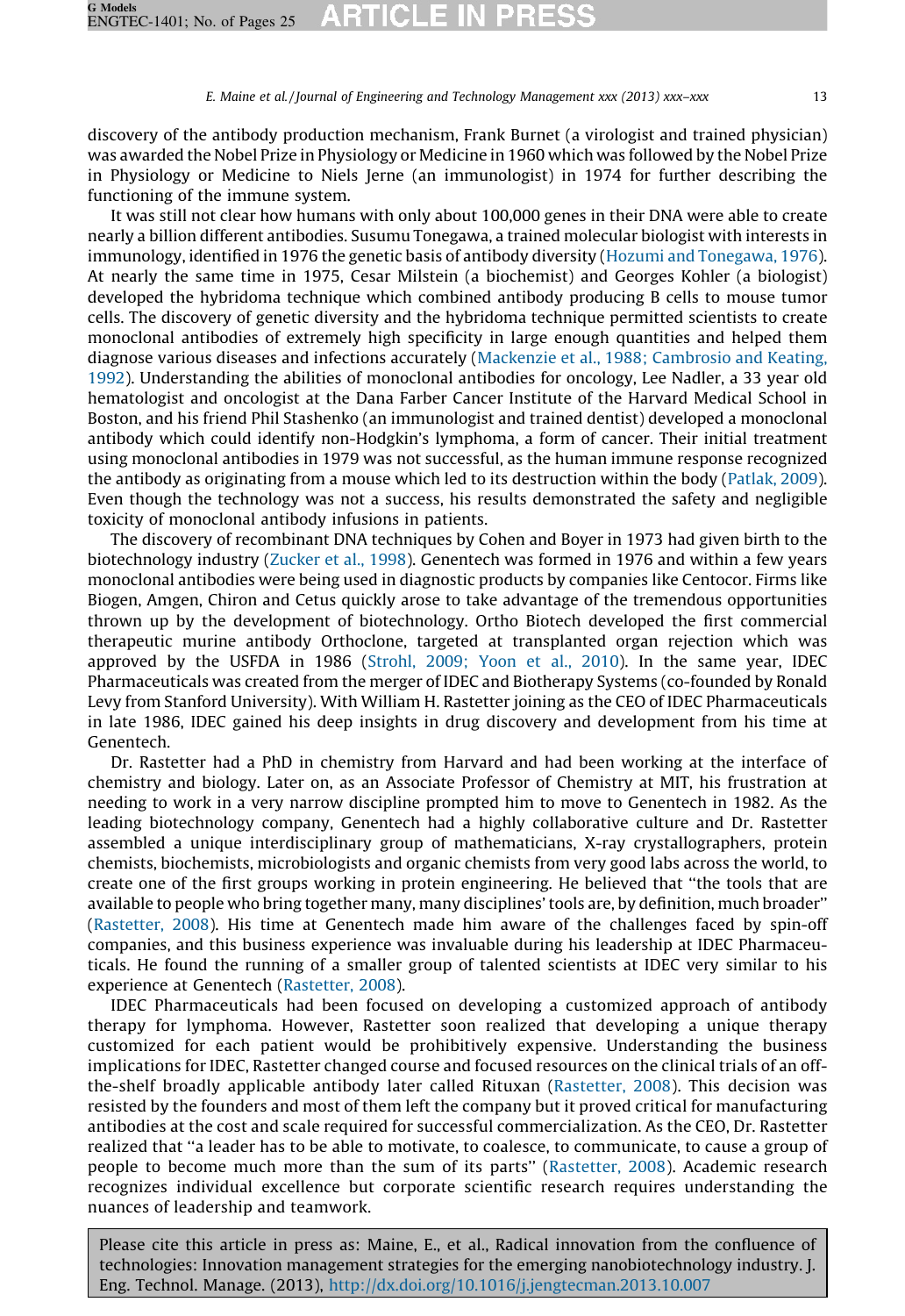By choosing to relocate from Mountain View to San Diego, Rastetter conserved scarce resources and created an environment where highly interdisciplinary scientists worked closely together in synergistic teams and he could draw on the rich biosciences community at San Diego. Additionally, his decision to develop monoclonal antibodies in bulk quantities in-house drove costs down and made the development of Rituxan far more attractive [\(Rastetter, 2008](#page-23-0)). From his time at Genentech, he had a clear picture of the financial resources required to commercialize a new drug in-house and understood the critical role played by large pharmaceutical companies during clinical trials and FDA approvals.

The failure of Centocor in the development of a monoclonal antibody based treatment for sepsis, called Centoxin, highlighted the importance of partnering with larger, more experienced firms at later stages of drug development. Centoxin initially showed promising results but failed in tests later, leading it to be rejected by the USFDA in 1992 ([Marks, 2012\)](#page-23-0). One of the major reasons for the failure of Centocor with Centoxin was that it had planned to assume the whole risk of product development and manufacturing without any prior experience. As a result of this failure, Centocor initiated a partnership with Eli Lilly and was able to develop a chimeric antibody targeted at platelet aggregation post-cardiovascular surgery called Reopro which was approved in 1994. These initial antibodies, though successful, had problems of their own. One major problem was that these MAbs had low halflives which meant that they had reduced efficacy on being introduced in the human body. An additional problem with murine antibodies was that the human body recognized these as foreign agents due to the presence of the mouse component and rapidly attacked them, reducing the efficacy.

Realizing these weaknesses and learning from the experience of Centoxin, Dr. Rastetter and his colleagues at IDEC Pharmaceuticals used recombinant DNA techniques to initiate development of a chimeric antibody in 1991 which was part mouse and part human ([Grillo-Lopez, 2000](#page-22-0)). Drawing on the tacit knowledge brought by recruiting experienced scientists from larger firms, Dr. Rastetter was able to lead the development of Rituxan ([Rastetter, 2008](#page-23-0)). Even as the first patients were being tested with the chimeric antibody, other researchers questioned the use of monoclonal antibodies in treating cancer [\(Dillman, 1994](#page-22-0)). IDEC Pharmaceuticals was able to develop this first chimeric monoclonal antibody targeted at non-Hodgkin's lymphoma called Rituximab. Rituximab showed very promising results and quickly cleared clinical trials as an orphan drug in partnership with Genentech to enter the market in 1997 ([Grillo-Lopez, 2004](#page-22-0)). It is now one of the foremost monoclonal antibody treatments for oncology on the market, with sales of \$3.0 Billion in the US in 2011 [\(Aggarwal, 2012](#page-21-0)).

Rituximab enabled targeted drug delivery. One final advance was required for the development of Zevalin: the addition of targeted radiation therapy. Although radiation has been a mainstay of cancer therapy for several decades, its major shortcoming was the damage done to healthy human tissue. Research has constantly tried to improve efficacy of radiation therapy by targeting only diseased cells and tumors [\(Torchilin, 2007\)](#page-23-0). One of the important initiatives taken soon after the early success of Rituximab in clinical trials was the combination of ibritumomab (the murine parent of rituximab) with the beta-emitter radionuclide yttrium 90 ( $90Y$ ) [\(Milenic et al., 2004\)](#page-23-0). This radiolabeled antibody was the first USFDA approved conjugated anti-CD20 MAb treatment for the treatment of non-Hodgkin's lymphoma. By drastically improving the targeting of radiation to tumor cells, this treatment added to the options available to physicians to handle non-Hodgkin's lymphoma. Zevalin<sup>®</sup>, as this drug came to be called, was approved in 2002 had \$29 Million in sales in 2010 [\(Elvin et al., 2013](#page-22-0)). Zevalin, however, has not been as successful as Rituxan, mainly due to the challenges associated with administering it to patients in a clinical setting as it requires expertise in hematology, oncology and nuclear medicine.

Over the decades of separate technological advances that led to the radical innovations of Rituxan and Zevalin, environments were created to enable the exchange of tacit knowledge across the multiple disciplines depicted in [Table 4.](#page-14-0) Most notably, valuable ideas and tacit knowledge were brought into IDEC Pharmaceuticals from multiple organizations through personal relations of founders and employees ([Zeller, 2008](#page-24-0), p. 36). Uncertainty was high throughout the development of Rituxan and Zevalin: at most stages the initial hypothesis of the scientists could not be confirmed ([Zeller, 2008](#page-24-0), p. 36). Dr. Rastetter played a pivotal role both in creating the interdisciplinary teams and environment that led to the development of Rituxan, and in making decisions about the most appropriate technology to meet their targeted market application. This case highlights the high levels of uncertainty in technological confluence driven emerging fields like nanobiotechnology.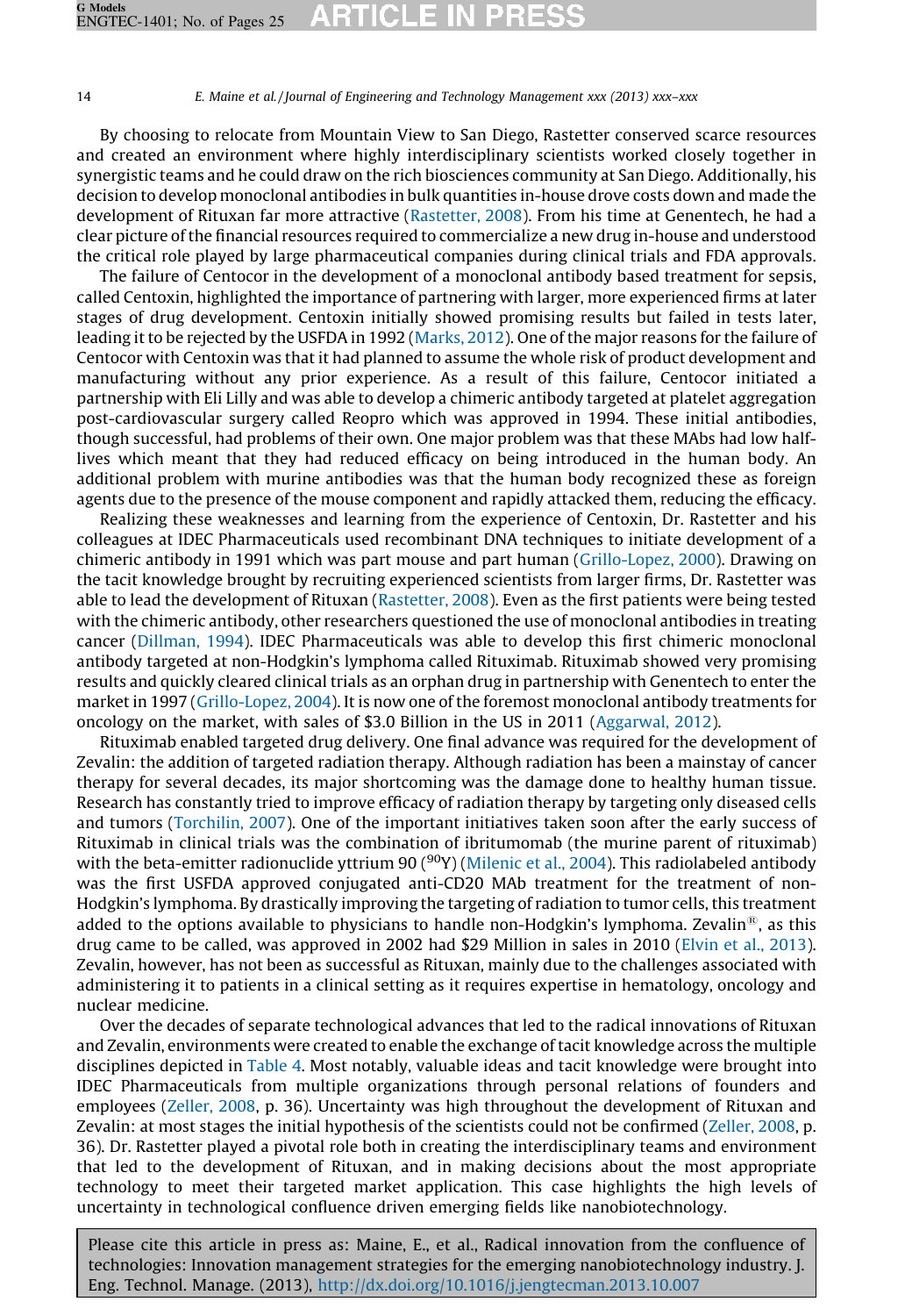ENGTEC-1401; No. of Pages 25 G Models<br>ENGTEC-1401; No. of Pages 25

**ARTICLI** 

m<br>=

N<br>PRESS

Ğ

# <span id="page-14-0"></span>Table 4

Technological advances enabling Rituxan $^\circledR$  and Zevalin $^\circledR$ .

| Rituxan <sup>®</sup> and Zevalin <sup>®</sup> | Medicine                                                 | Pharmacology | Physics | Chemistry        | Biochemistry          | Molecular biology          | Immunology                                 |
|-----------------------------------------------|----------------------------------------------------------|--------------|---------|------------------|-----------------------|----------------------------|--------------------------------------------|
| Advance 1                                     | Serum Therapy (1890)                                     |              |         |                  |                       |                            |                                            |
| Advance 2                                     |                                                          |              |         | Ultracentrifuges |                       |                            |                                            |
|                                               |                                                          |              |         | (1930)           |                       |                            |                                            |
| Advance 3                                     |                                                          |              |         |                  |                       |                            | Clonal Selection Theory (1957)             |
| Advance 4                                     |                                                          |              |         |                  | Chemical Structure of |                            |                                            |
|                                               |                                                          |              |         |                  | Antibody (1959)       |                            |                                            |
| Advance 5                                     |                                                          |              |         |                  |                       | Recombinant DNA Technology |                                            |
|                                               |                                                          |              |         |                  |                       | (1974)                     |                                            |
| Advance 6                                     |                                                          |              |         |                  |                       |                            | Genetic basis of Antibody Diversity (1976) |
| Advance 7                                     |                                                          |              |         |                  |                       |                            | Hybridoma Technique (1975)                 |
| Advance 8                                     | Murine Antibody (1979)                                   |              |         |                  |                       |                            |                                            |
| Advance 9                                     | First Chimeric Antibody based Cancer Drug                |              |         |                  |                       |                            |                                            |
|                                               | Rituxan <sup>®</sup> (1997)                              |              |         |                  |                       |                            |                                            |
| Advance 10                                    | First Radiolabelled Antibody Zevalin <sup>®</sup> (2002) |              |         |                  |                       |                            |                                            |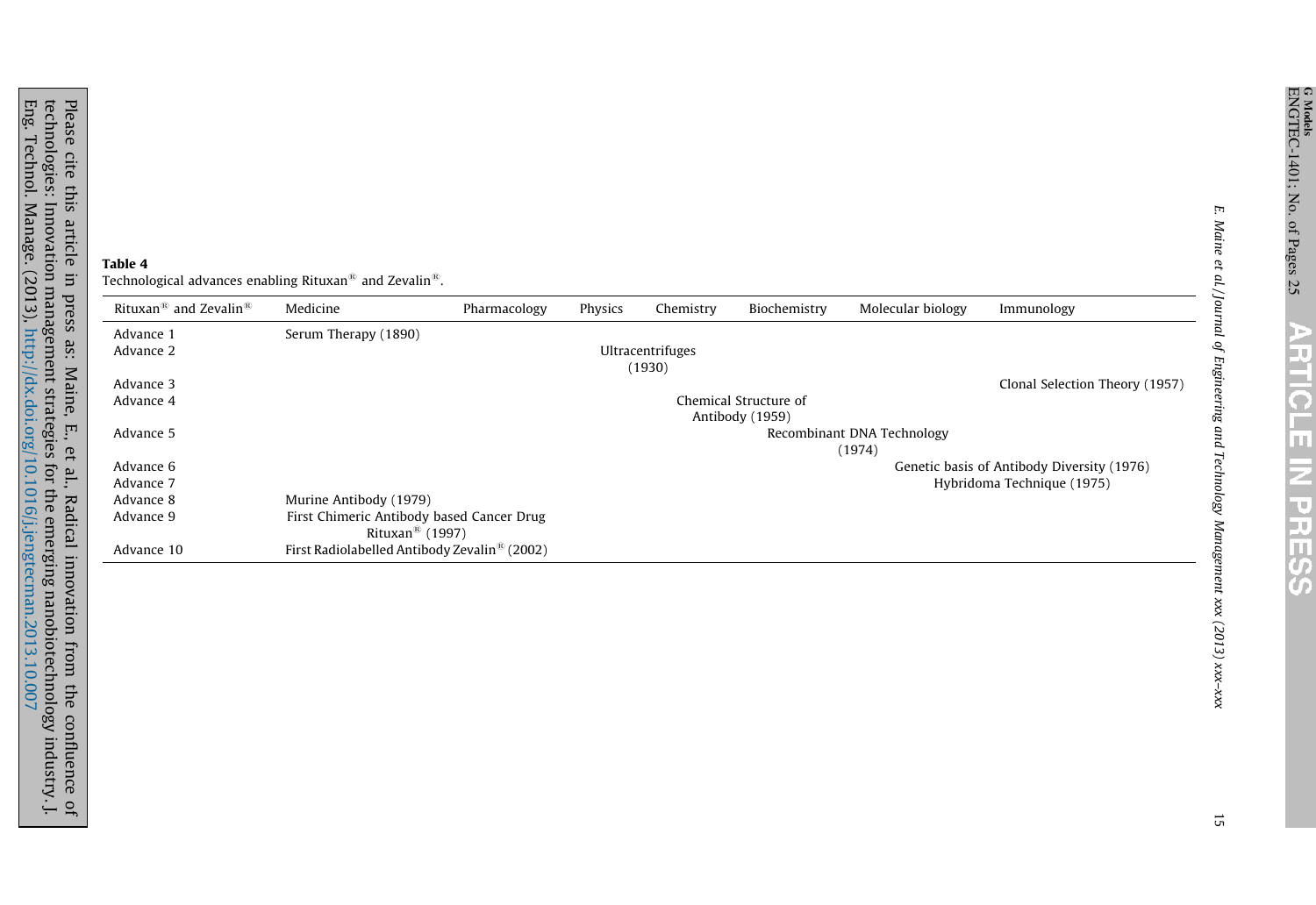# Summary of nanobiotechnology confluence case studies

The potential of nanobiotechnology to revolutionize human therapeutics and personalized medicine has been illustrated. In both cases above we note that there was a long gap between the initial idea and the discovery of the basic science [\(Tables 3 and 4\)](#page-11-0). Combining and building on knowledge from different disciplines, scientists were able to surmount problems. As initial scientific discoveries were reported, several research teams across the world commenced work on facets of the identified problems. Breakthroughs often happened due to knowledge and perspectives being brought from several disciplines and through environments which enabled deep collaboration. Technological advances such as the ultracentrifuge, electron microscopy, chromatography and its refinements and recombinant DNA techniques helped to speed up the translation of scientific discoveries into commercial products. Yet uncertainty was high throughout, even when the first products were being launched, there were other researchers who were skeptical about the success of these techniques.

The picture that emerges from the cases is that of a long scientific gestation period which is punctuated by periods of rapid activity catalyzed by the availability of new techniques and tools ([Weiner et al., 2010\)](#page-24-0). New ventures were pivotal in experimentation and in innovations enabled by this confluence: Liposome Technology Inc. in the case of  $Doxil^{\circledR}$  and Centocor and IDEC Pharmaceuticals in the development of Zevalin<sup>®</sup>. The key role played by technology ventures may be because larger established firms have trouble integrating knowledge across fields [\(Maine et al.,](#page-23-0) [2014\)](#page-23-0) or in commercializing radical innovation ([Maine, 2008; Langer, 2013\)](#page-22-0).

In these two nanobiotechnology case studies, purposeful choices fostered the conditions in which these radical innovations developed. Knowledge was imported from a broad range of sources, including from top interdisciplinary researchers with personal networks at world leading universities. Environments were created which facilitated deep collaboration between interdisciplinary researchers. This was seen through purposeful co-location of interdisciplinary teams, through the recruitment and nurturing of top researchers, through the presence and leadership of interdisciplinary leaders who could help integrate knowledge, and through cultures which allowed for debate, disagreement and broad perspectives. Additionally, each case study featured a leader who made the strategic choices of matching potential technological solutions to market applications.

# Discussion and implications of technology confluence

We presented three case studies to investigate how radical innovation can be facilitated at the confluence of technologies. The development of the transistor and the subsequent emergence of the semiconductor and consumer electronics industries illustrate the degree of opportunity creation that has been enabled by the confluence of technologies in the past. In the case of the transistor, innovation management strategies were observed which facilitated key advances across four technological fields.

We also provide two additional detailed case studies of the confluence of biotechnology and nanotechnology documenting key areas of technological advances and evidence of innovation management strategies employed. In the case of Doxil<sup>®</sup>, the first FDA approved nano-drug, the nanoscale manipulation of pharmaceuticals into liposomes and the targeted drug delivery of those nano therapeutics combined technologies across six medical/biological and nanotechnology fields ([Table 3\)](#page-11-0). In the case of Zevalin<sup>®</sup>, the first radio-labeled antibody, which increases efficacy and dramatically decreases radiation therapy side effects, knowledge was integrated and key advances were made across seven medical/biological and nanotechnology fields ([Table 4\)](#page-14-0).

Timelines are long for the multiple advances in distinct technological fields that underpin these radical innovations. In each case study, advances in at least 4 distinct fields were necessary for the innovation [\(Tables 2–4\)](#page-7-0). In the nanobiotechnology case studies, multiple instances of technology combination are observed across time in the key advances: an example is the discovery of liposomes in 1961, which integrated knowledge across chemistry, biology, instrumentation and physics ([Table 3](#page-11-0)). Knowledge of liposomes, in turn, was integrated with knowledge from medicine and pharmacology, and the ability to better manipulate materials on the nanoscale, to lead to the first FDA approved nanodrug, Doxil<sup>®</sup>, in 1995. Each of the 3 innovations drew on advances made over at least 10 years.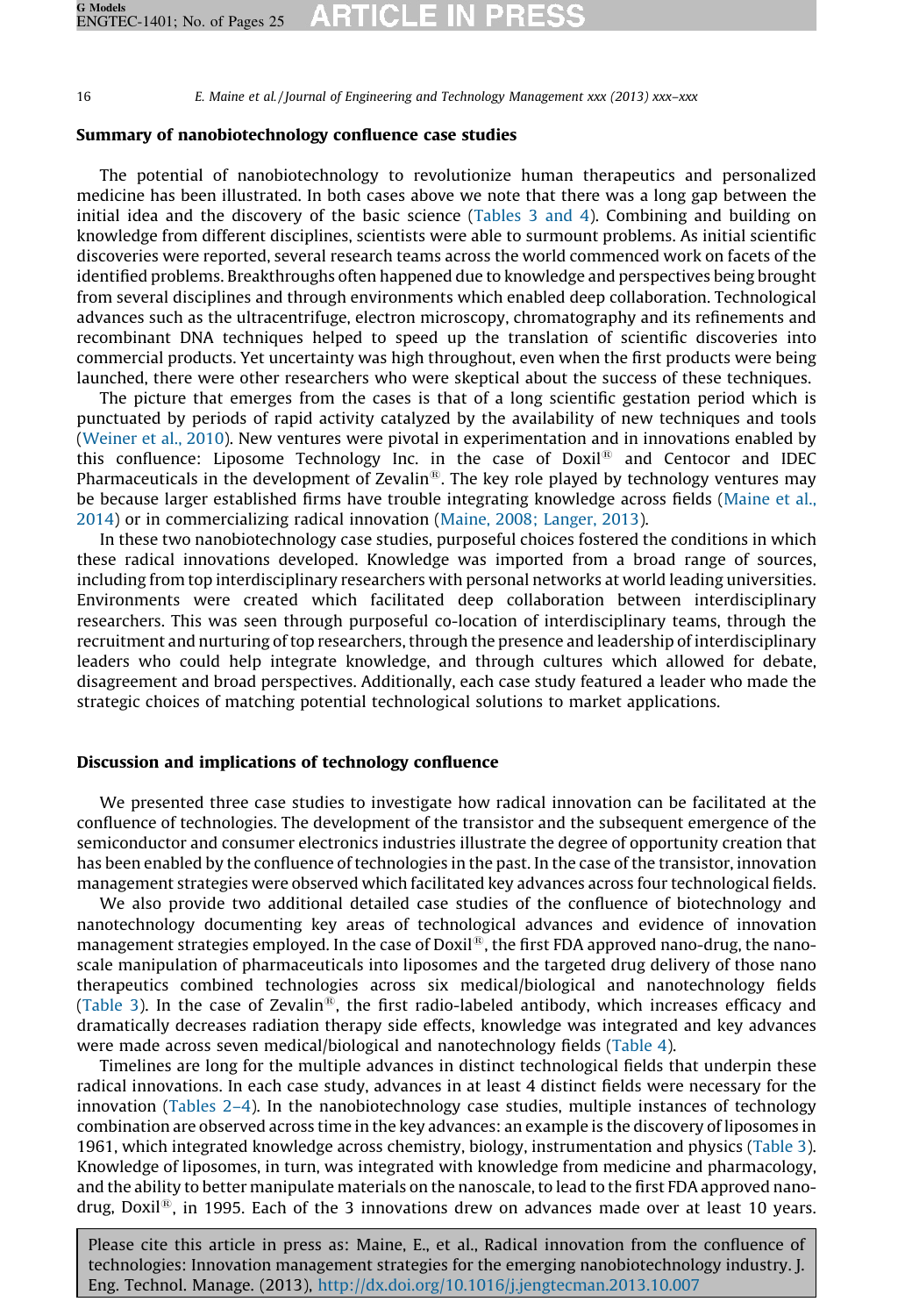Reduction to practice of nanobiotechnology innovations still typically exceeds 10 years ([Maine et al.,](#page-23-0) [2012b; Pisano, 2010; DiMasi et al., 2003\)](#page-23-0).

Long timelines of innovation in these case studies reflect, in part, that the confluence of biotechnology and nanotechnology is not linear and smooth, and that there are regulatory, market, potential toxicity, and other hurdles to overcome ([Maine, 2013\)](#page-22-0). In both nanobiotechnology cases, there were times when the inventors thought that their invention would fail or have little impact. For example, after the initial demonstration of the structure of liposomes, research had started on their use for drug delivery. However, some researchers pointed out the dismal results of initial applications and questioned their potential [\(Poste, 1983](#page-23-0)). Similarly, in the case of monoclonal antibodies, the initial success of Orthoclone was moderated by the failure of centoxin in cancer treatment [\(Dillman, 1994\)](#page-22-0).

Management of innovation takes on more importance in such highly uncertain conditions. The first innovation management strategy seen in all three cases of radical innovation from the confluence of technologies is importing ideas from broad networks. All three case studies demonstrated this strategy, implemented largely through recruiting from and networks with leading universities, as depicted in [Table 5](#page-17-0). Additionally, one individual in each case study was notable in the role they played in synthesizing the concepts accessed through these networks: Kelly at Bell Labs, Bangham at the Babraham Institute, and Rastetter at IDEC.

The second innovation management strategy is creating an environment conducive to deep collaboration. As [Rafols \(2007\)](#page-23-0) found in his study of the bionanotechnology development of bio-molecular motors, and [Juanola-Feliu et al. \(2012\)](#page-22-0) found in their study of nano-biomedical devices, when knowledge is emerging in two or more distinct fields simultaneously, teams need to be organized to allow for deep collaboration, essentially tacit knowledge exchange. This was seen in all three case studies, with Kelly's novel team design at Bell Labs [\(Morton, 1971](#page-23-0), p. 40–43, 46–48), in the interdisciplinary team at Babraham Institute [\(Bangham, 1993](#page-21-0)) for the discovery of liposomes, and in advances which led to the discovery and commercial use of monoclonal antibodies [\(Koehler, 2003;](#page-22-0) [Patlak, 2009](#page-22-0)). Thus the role of innovation management in facilitating knowledge transfer and integration across fields was vital. As depicted in [Table 5,](#page-17-0) we observed four aspects to creating an environment to facilitate deep collaboration. First, recruiting and maintaining leading specialized researchers was important in all cases. Second, co-locating interdisciplinary groups to facilitate exchanges that would not happen without such intervention was seen in all three cases. Third, an active knowledge recognition and integration role was played by individuals with broad interdisciplinary knowledge, here referred to by [Leonard's \(1995\)](#page-22-0) term, boundary spanners. And lastly, a culture and mix of individuals existed which encouraged vigorous debate, differences in perspective and constructive disagreement, while not getting derailed by personal conflict. This was also present in all three case studies, although there was some personal disagreement at Bell Labs, leading to the eventual exit of leading researchers. Without these aspects of a deep collaborative environment, the chances for the level and frequency of tacit knowledge exchange which can lead to radical innovation are far lower.

The third innovation management strategy is that of technology-market matching. The recognition of potential opportunities and prioritization of technologies and markets did not happen to a significant degree at Bell Labs or at the Babraham institute. These environments were essential to major technological advances, but led to radical inventions, not radical innovations. Rather, in the case of the transistor, it was Hoerni at Fairchild Semiconductors who made the technology-market matching choices that led to the economically produced silicon planar transistor. Similarly, as CEO of IDEC, Rastetter realized that a generic antibody technology – though not of interest to the founders of IDEC – offered the potential of a lower cost, higher efficacy anti-cancer therapy, and jettisoned the incumbent customized antibody technology around which IDEC was formed to focus resources on developing a product with the generic technology and reducing the associated manufacturing cost. At Liposome Technology Inc, Arvanitidis made the technology-market choice to abandon R&D on five market applications and to focus development primarily on Kaposi's sarcoma.

What can we learn from the case study of the transistor and from those of Doxil<sup>®</sup> and Zevalin<sup>®</sup>? Each case study demonstrates the challenging context, with evidence about timelines and levels of uncertainty. We also find evidence of innovation management strategies which facilitated the development of these radical innovations from the confluence of technologies. Thus, we argue that three innovation management strategies, observed in all of the case studies, are what enable radical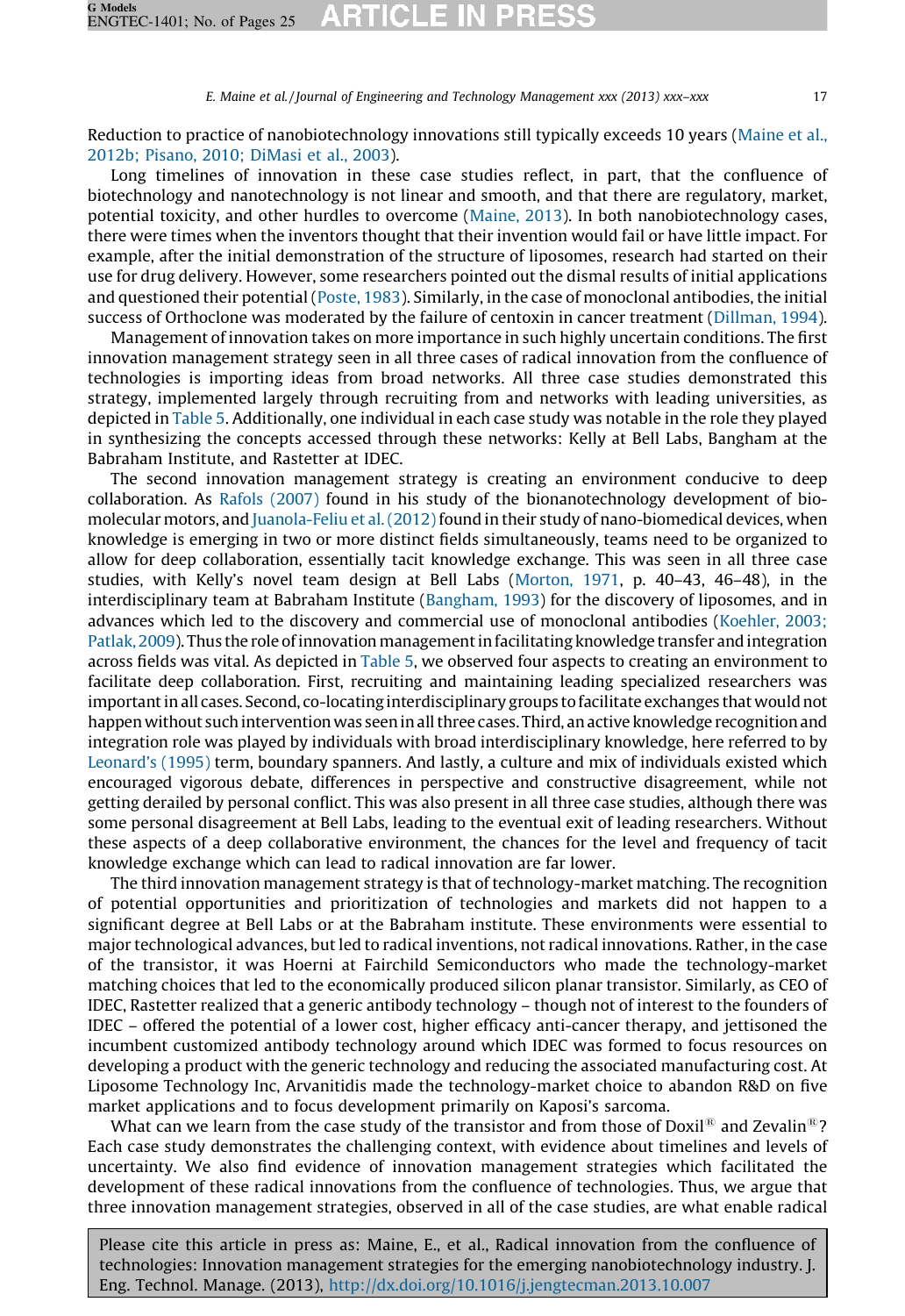#### <span id="page-17-0"></span>Table 5

Innovation management strategies enabling radical innovation from the confluence of technologies.

| Innovation management strategies                                   | Transistor                                                                                                                                                 | Doxil®                                                                                                                  | Rituxan <sup>®</sup> and Zevalin <sup>®</sup>                                                                                                              |
|--------------------------------------------------------------------|------------------------------------------------------------------------------------------------------------------------------------------------------------|-------------------------------------------------------------------------------------------------------------------------|------------------------------------------------------------------------------------------------------------------------------------------------------------|
| Importing Ideas from<br><b>Broad Networks</b>                      | Yes, at Bell Labs                                                                                                                                          | Yes, at Babraham Institute                                                                                              | Yes, at IDEC                                                                                                                                               |
| Broad Search                                                       | Recruitment into Bell<br>Labs, conferences,<br>relationships with MIT<br>and Harvard University<br>researchers                                             | Recruitment into the<br>Babraham Institute.<br>visiting scholars,<br>Cambridge University                               | Recruitment into IDEC.<br>relationships with<br>Harvard, MIT, and<br>Genentech researchers                                                                 |
| Synthesis of Concepts                                              | Through fast moving<br>project team created by<br>Mervin Kelly                                                                                             | By Bangham                                                                                                              | By Rastetter                                                                                                                                               |
| <b>Creating Environments</b><br>Conducive to<br>Deep Collaboration | Yes, at Bell Labs                                                                                                                                          | Yes, at Babraham Institute                                                                                              | Yes, at IDEC                                                                                                                                               |
| Specialized Knowledge                                              | Advanced Materials,<br>Physics, Electronics,<br>Instrumentation                                                                                            | Chemistry, Biology,<br>Instrumentation, Physics                                                                         | Medicine, Pharmacology,<br>Molecular Biology,<br>Chemistry, Immunology,<br>Physics                                                                         |
| Co-location of Interdisciplinary<br>Groups                         | Purposefully by Kelly                                                                                                                                      | By Bangham                                                                                                              | Purposefully by Rastetter                                                                                                                                  |
| <b>Boundary Spanners</b><br>Creative Abrasion                      | Shockley, Teal, Bardeen<br>Yes, although some<br>personal infighting as well                                                                               | Bangham<br>Yes                                                                                                          | Rastetter<br>Yes                                                                                                                                           |
| Technology-Market Matching                                         | Yes, at Fairchild<br>Semiconductor                                                                                                                         | Yes, at Liposome<br>Technology Inc.                                                                                     | Yes, at IDEC                                                                                                                                               |
| Recognition of potential<br>technology-market matches              | Hoerni, with the idea and<br>development of the more<br>reliably manufactured<br>planar transistor. Noyce,<br>with transition to silicon<br>from germanium | LTI' idea of PEG<br>conjugated to liposomes<br>for better efficacy in<br>targeted drug delivery for<br>cancer treatment | Rastetter saw<br>manufacturing cost<br>barriers to customized<br>antibody therapies and<br>recognized the potential<br>of a generic antibody<br>technology |
| Prioritization of potential<br>technology-market matches           | Yes, team decisions to<br>shift focus from<br>germanium to silicon and<br>from the point contact<br>transistor to the planar<br>transistor                 | Arvanitidis focused<br>Liposome Technology<br>Inc.'s resources on 3<br>projects from original 8                         | Rastetter shifted entire<br>focus to cost-effective<br>generic antibody<br>technology for chosen<br>market application, over<br>the protests of founders   |

innovation from the confluence of technologies. Such strategies could help technology entrepreneurs to better realize the enormous potential latent in current technology confluences. The case studies and literature suggest specific implications for new industry creation and for innovation managers in nanobiotechnology ventures.

# Implications for new industry creation

The key events in the emergence of the new industry of consumer electronics, enabled by the transistor, are depicted in [Fig. 1](#page-18-0), with the phases of industry emergence also depicted. New firms enter an emerging industry after the introduction of a radical innovation, and their entry and consolidation often follow similar patterns [\(Abernathy and Utterback, 1978; Utterback, 1994,](#page-21-0) p. 31, 100). Many new ventures formed to further develop and use transistors. As the planar transistor emerged, the industry consolidated (Suá[rez and Utterback, 1995;](#page-23-0) [Fig. 1\)](#page-18-0). Over time this industry consolidated into a few large firms. The transistor, through its dramatically smaller size, lower weight and lower power consumption, further enabled the emergence of the consumer electronics industry ([Fig. 1\)](#page-18-0).

[Fig. 2](#page-18-0) depicts the current state of the nanobiotechnology industry emerging around targeted nanodrug delivery, partially enabled by liposomes. Drug delivery and nano-enabled therapeutics appear to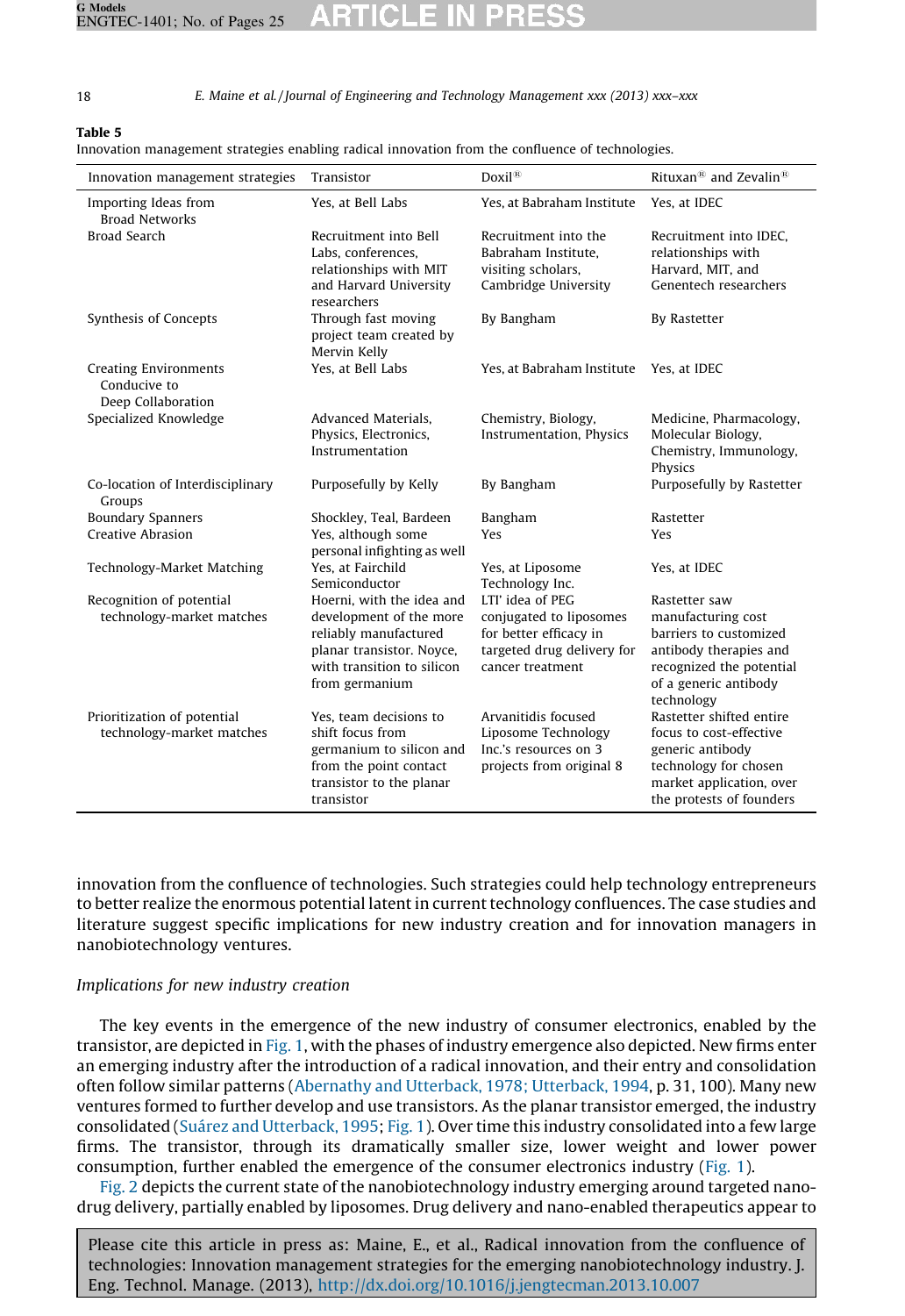**Transistor Semiconductor Consumer Electronics**

<span id="page-18-0"></span>



Diagnostics  $\longrightarrow$  Drug Delivery  $\longrightarrow$  Nanobiotechnology



Fig. 2. Evolution of the nanobiotechnology industry.

be nearing the end of the fluid phase of industry emergence, with potential standards emerging [\(Maine et al., 2014\)](#page-23-0). This implies that there is further growth to come in terms of firm entry, value creation, and revenue generation. Notably, in the case of the transistor, it was new technology ventures which drove the commercialization of the radical innovation and its subsequent products, with Bell Labs unable to capitalize on its invention, and start-up firms, supported financially by larger firms, best positioned to create and capture value in the emerging industry [\(Rothwell, 1989](#page-23-0)). Similarly, in the emerging nanobiotechnology industry, start-up firms are expected to play a leading role, with [Maine et al. \(2012a\)](#page-22-0) finding that technology ventures account for nearly two-thirds of the firms in the industry, and [Hacklin et al. \(2009\)](#page-22-0) suggesting that small nanobiotechnology platform firms may drive the disaggregation of the current, vertically integrated pharmaceutical industry.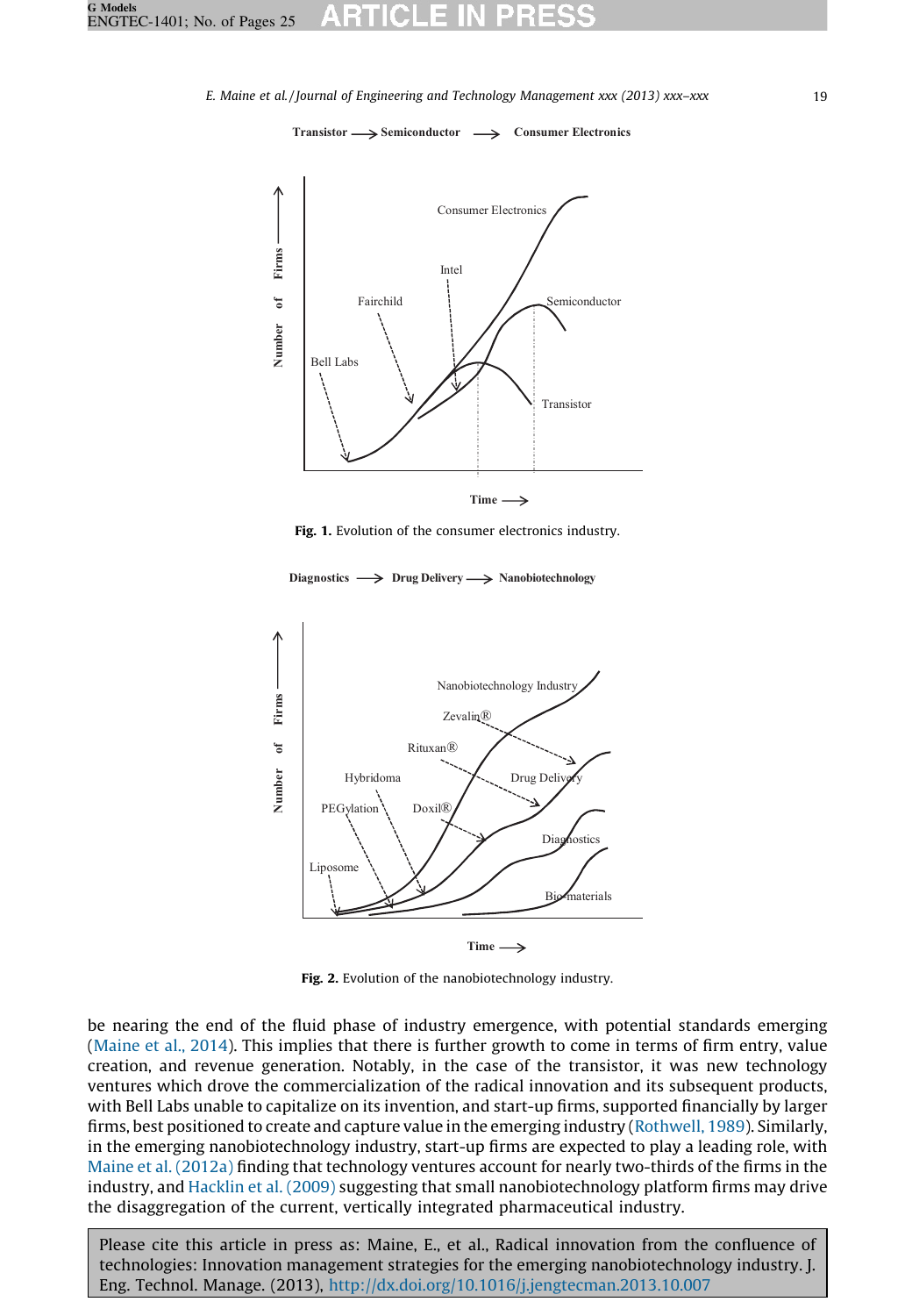Having analyzed the historical case study of the transistor and two detailed case studies of the current confluence of biotechnology and nanotechnology, we demonstrated that the opportunity created through the confluence of distinct technological disciplines may be vast, both in economic and social terms. The consumer electronics industry had a value of \$291 billion in 2012 ([WSTS, 2013](#page-24-0)). The emerging nanobiotechnology industry has created more than \$20 billion in revenue in 2011 ([Aggarwal, 2012\)](#page-21-0). Potential future value creation has been estimated at over \$62 billion in 2015 [\(Elvin](#page-22-0) [et al., 2013\)](#page-22-0). Given this strong potential, we proffer learning gleaned from these prior examples of radical innovation enabled by technology confluence – and from the innovation literature – to help technology entrepreneurs create and capture value in the emerging nanobiotechnology industry.

# Implications for innovation management within nanobiotechnology ventures

Technology ventures are best positioned both to integrate knowledge and to commercialize radical innovation from the confluence of technologies ([Maine et al., 2012a\)](#page-22-0). However, the long timelines, high levels of technical and market uncertainty, and large capital investment required for drug development present a big challenge for technology ventures [\(Lok, 2010; Maine, 2013; Pisano, 2010](#page-22-0)). Thus, the use of innovation management strategies to increase the likelihood of radical innovation from the confluence of technologies takes on additional importance.

The innovation management strategies illustrated in this paper can be implemented by technology ventures aiming to create and capture value from the confluence of technologies. First, the leaders of such ventures should look to broad networks for novel ideas and have the ability to recognize and synthesize such disparate streams of knowledge. This is dependent on leadership, but can be facilitated through partnerships with academic labs, participation in conferences, recruitment of interdisciplinary researchers from top institutions, encouragement of boundary spanners, and location in a strong technology cluster. For synthesis of concepts from a firm's networks, technology leaders should make time for ''big picture'' discussions. Ideally, a synthesis role is taken on by a leader with broad interdisciplinary expertise.

A second innovation management strategy to enable radical innovation from the confluence of technologies is the creation of an environment which encourages deep collaboration. First there must be deep specialized knowledge in two or more disciplines to be shared. This is a function of recruiting practices, ongoing learning opportunities, and the value the firm places on scientific excellence. Given this specialized knowledge, co-location of scientists from diverse disciplines within applied R&D teams is recommended to create an environment where tacit knowledge can be exchanged ([Morton,](#page-23-0) [1971; Allen et al., 1980; Cardinal and Hatfield, 2000; Maine, 2008; Battard, 2012; Juanola-Feliu et al.,](#page-23-0) [2012\)](#page-23-0). Contrary to [Avenel et al.'s \(2007\)](#page-21-0) view that knowledge convergence at the firm level can be achieved through either a strategy of ''juxtaposition'' where a firm has a broad knowledge base through the cumulative knowledge of several independent research groups, or one of ''hybridization'' where a firm has forged truly interdisciplinary research groups, we argue in this paper that ''hybridization'' is critical to opportunity creation from the confluence of technologies. The other two innovation management aspects of an environment encouraging deep collaboration are the recruitment and nurturing of boundary spanners and the facilitation of creative abrasion ([Leonard,](#page-22-0) [1995](#page-22-0)). Boundary spanners are those who have expertise in two or more technological streams and can recognize important advances and connections between them. Creative abrasion results from purposefully building a development team with very different skill sets, personality types, backgrounds, and setting institutional norms where technological disagreement and experimentation is encouraged, but personal battles are not.

The third innovation management strategy involves the matching of technology to market applications. Recognition of promising opportunities to exploit is one aspect of this strategy, and prioritization through resource allocation is another. There are many factors to consider in technology-market matching, including commercialization choices to overcome some of the context specific challenges faced by nanobiotechnology ventures. As depicted in [Table 5](#page-17-0), Rastetter, as CEO of IDEC, made a controversial strategic decision to abandon the customized antibody technology around which IDEC was formed, because he felt that the value proposition was not compelling for patients, and he could not see that changing, given production, technical, and efficacy constraints. Instead,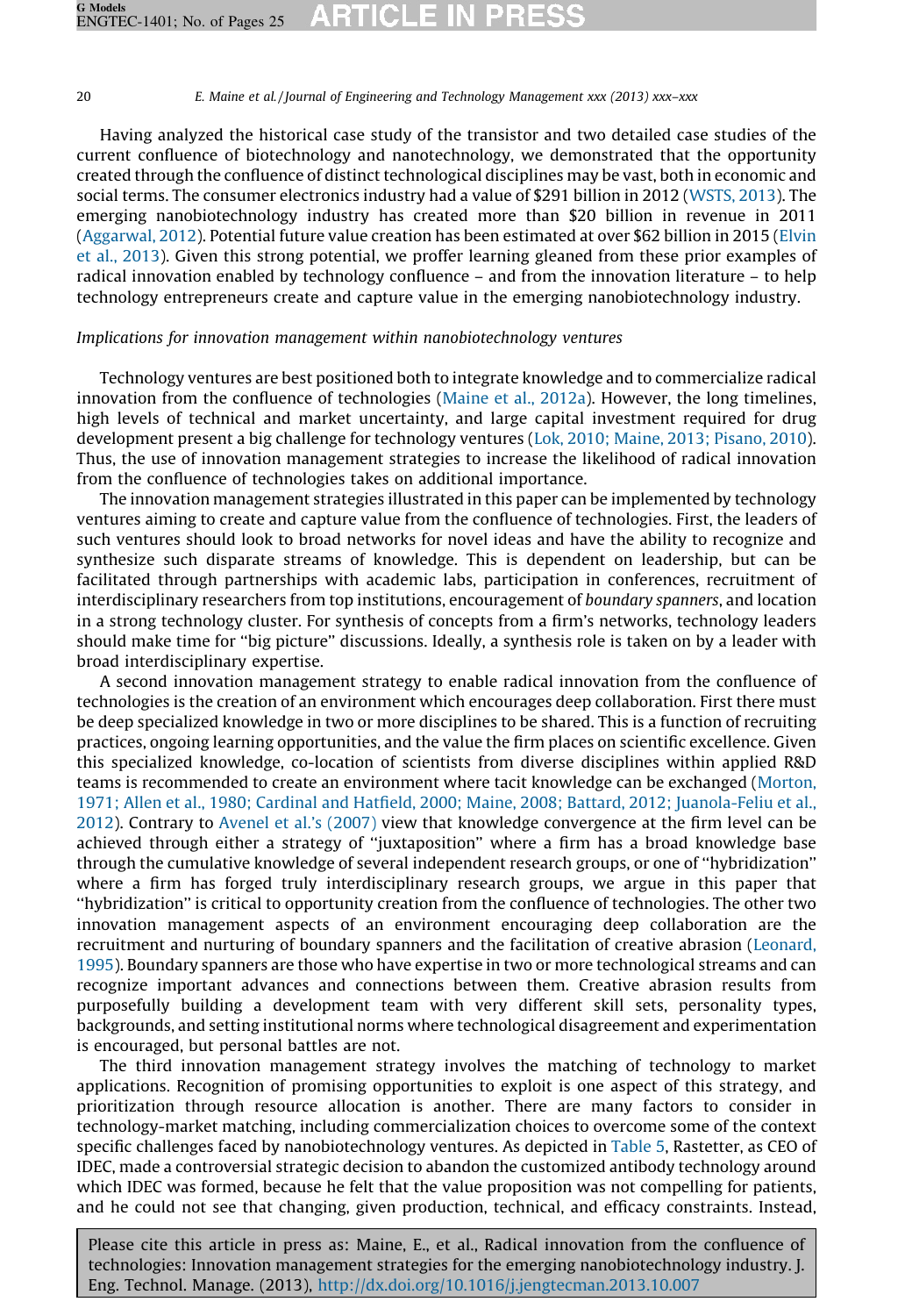Rastetter decided to allocate all company resources to developing a generic antibody technology for the same market application, and to drive down production costs as they scaled up production capacity in-house.

Technology entrepreneurs can make other technology-market matching choices to reduce uncertainty and the long timelines characteristic of this sector. [Burgess et al. \(2010\)](#page-21-0) advocate the strategy of applying nanotechnology platforms to pre-validated active pharmaceutical ingredients. This strategy of utilizing therapeutic nanoparticles to deliver previously approved active pharmaceutical ingredients shortens the development and approval timeline. Another example is seen in the Doxil<sup>®</sup> case study: when there was no alternative therapeutic for a fatal disease, the commercializing venture successfully lobbied the FDA to speed up their clinical testing timeline. Technology entrepreneurs can choose to commercialize nanobiotechnology inventions outside of the FDA regulated therapeutics market, instead targeting biomedical devices, diagnostics, instrumentation, or even nutraceuticals ([Maine et al., 2012b\)](#page-23-0). Examples of ventures which have done so include: BioNano Genomics, in their development of novel instrumentation, NanoSphere's commercialization of novel diagnostics [\(Maine et al., 2014](#page-23-0)) and Aphios's commercialization of nanobiotechnology inventions in the nutraceuticals market [\(Aphios, 1999\)](#page-21-0). Uncertainty can also be reduced by choosing to exploit nanobiotechnology confluence in areas in which one stream of knowledge is currently well understood. [Rafols \(2007\)](#page-23-0) points out that innovation in more mature streams of biotechnology and nanotechnology can be modularized, such as the aspects of electronics, MEMS, analytical chemistry, cell biology, and biochemistry contributing to lab-on-a-chip products. Thus, the evolutionary stage or maturity of the confluence of technologies will impact the degree of difficulty of knowledge integration between nanotechnology and biotechnology fields and subsequent technological uncertainty. A comprehensive innovation management strategy would include consideration of these factors in making technology-market commercialization choices.

# Conclusion

In this paper, we investigate how radical innovation is facilitated at the confluence of technology streams. In doing so, we make contributions to three distinct knowledge domains: innovation management, opportunity creation from the confluence of technologies, and innovation management strategies for the emerging nanobiotechnology industry. The innovation management strategies that emerge from our detailed case studies and analysis of the development and commercialization of the transistor, Doxil<sup>®</sup> – the first FDA approved nano-drug – and Zevalin<sup>®</sup> – the first radio-labeled antibody, demonstrate how radical innovation emerged from the confluence of technologies. Further, we make a contribution by integrating three streams of management literature to suggest that opportunity creation may be more likely at the confluence of technologies. Finally, we provide innovation management strategies for the emerging nanobiotechnology industry, a context in which very few studies of innovation have been conducted.

Hurdles to commercialization, including technological, regulatory, and market uncertainty, potential toxicity, and negative public perception, led to long development timeframes for Doxil<sup>®</sup> and Zevalin<sup>®</sup>, which draw on a broad range of disciplines within or related to nanotechnology and biotechnology. Breakthrough advances such as the discovery of liposomes and the discovery of monoclonal antibodies happened due to knowledge and perspectives being integrated from multiple disciplines and through environments which enabled deep collaboration. We demonstrate repeated instances of similar innovation management strategies and argue that the role of innovation management to facilitate tacit knowledge transfer and integration across fields was vital. Key innovation management strategies were importing ideas from broad networks, creating environments which allow for deep collaboration, and technology-market matching. Although the development and commercialization of such innovations involves a complex, costly and long process, the resultant opportunity created at both firm and industry levels is immense ([Fig. 2](#page-18-0)). The emerging nanobiotechnology industry has already created more than \$20 billion in revenue, advanced the efficacy and reduced the side effects of cancer treatment, and is considered to still be in its early stages of development.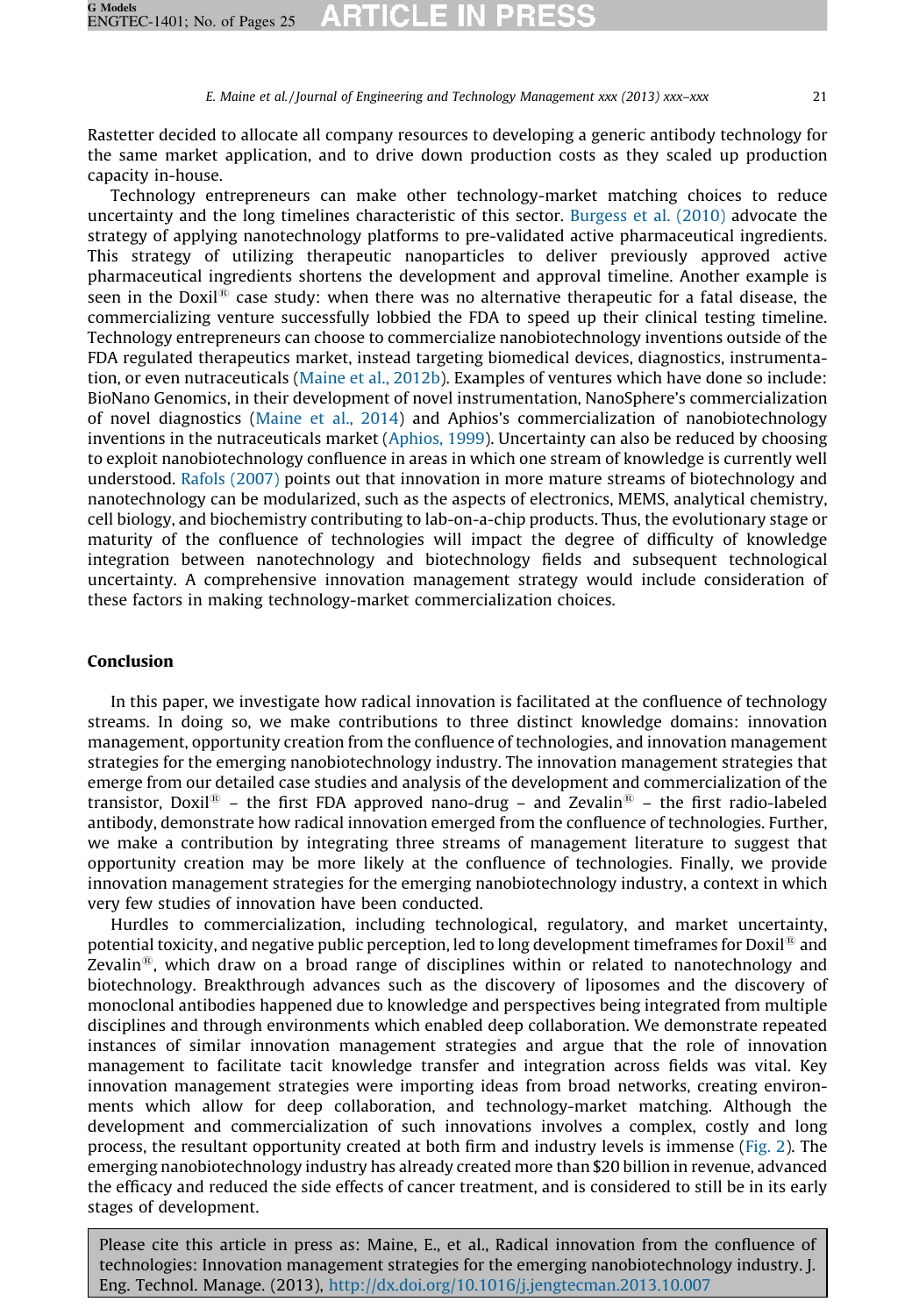<span id="page-21-0"></span>We conclude with implications for technology ventures of innovation management strategies to create value at the confluence of biotechnology and nanotechnology. We recommend three innovation management strategies to exploit the confluence of technologies. First, technology managers should undertake a broad search and synthesis of concepts from disparate technology streams. They can do this through purposeful recruitment and networking policies, and through making time for big picture discussions. Second, an environment for deep collaboration can be created through the recruitment and nurturing of employees with specialized knowledge, co-location of employees from diverse disciplines, the use of boundary spanners, and institutional norms and practices to facilitate creative abrasion. Third, CEOs of technology ventures might combat high prolonged uncertainty and capital intensive development through their technology-market matching choices: some options include purposefully utilizing pre-approved active pharmaceutical ingredients or first commercializing nanobiotechnology inventions outside of the FDA regulated therapeutics market.

# Acknowledgements

The authors would like to thank the participants at PICMET 2012, two anonymous reviewers at JET-M, the SFU Beedie Write Club, and Dr. Mike Parr for their highly constructive feedback on earlier versions of this paper. We are also grateful to the Social Sciences and Humanities Research Council of Canada (Grant # 410-2006-2270) and to the Beedie School of Business for support of this research.

### References

- Abernathy, W., Utterback, J., 1978. [Patterns of industrial innovation. Technology Review 80 \(7\) 40–47](http://refhub.elsevier.com/S0923-4748(13)00077-5/sbref0005).
- Ackoff, R., 1999a. [Ackoff's Best. Wiley, New York, New York, USA](http://refhub.elsevier.com/S0923-4748(13)00077-5/sbref0010).
- Ackoff, R., 1999b. [Disciplines, the two cultures, and The Scianities. Systems Research and Behavioral Science 16 \(6\) 533–537.](http://refhub.elsevier.com/S0923-4748(13)00077-5/sbref0015)
- Adner, R., Levinthal, D., 2002. [The emergence of emerging technologies. California Management Review 45 \(1\) 50–66](http://refhub.elsevier.com/S0923-4748(13)00077-5/sbref0020). Aggarwal, S., 2012. [What's fueling the biotech engine – 2011 to 2012. Nature Biotechnology 30 \(12\) 1191–1197.](http://refhub.elsevier.com/S0923-4748(13)00077-5/sbref0025)
- Allen, T.M., Cullis, P.R., 2004. [Drug delivery systems: entering the mainstream. Science 303, 1818–1822.](http://refhub.elsevier.com/S0923-4748(13)00077-5/sbref0030)
- Allen, T., Lee, D., Tushman, M., 1980. [R&D performance as a function of internal communication, project management and the](http://refhub.elsevier.com/S0923-4748(13)00077-5/sbref0035) [nature of work. IEEE Transactions on Engineering Management 27 \(1\) 2–12.](http://refhub.elsevier.com/S0923-4748(13)00077-5/sbref0035)
- Aphios, 1999. Aphios US Patent for Drug Manufacturing Process That Rapidly & Selectively Manufactures Green Medicines. Available at [http://www.aphios.com/news-and-current-events/press-releases-and-news/press-releases-archive/1999](http://www.aphios.com/news-and-current-events/press-releases-and-news/press-releases-archive/1999-press-releases/190-aphios-us-patent-for-drug-manufacturing-process-that-rapidly-selectively-manufactures-green-medicines.html) [press-releases/190-aphios-us-patent-for-drug-manufacturing-process-that-rapidly-selectively-manufactures-green](http://www.aphios.com/news-and-current-events/press-releases-and-news/press-releases-archive/1999-press-releases/190-aphios-us-patent-for-drug-manufacturing-process-that-rapidly-selectively-manufactures-green-medicines.html)[medicines.html](http://www.aphios.com/news-and-current-events/press-releases-and-news/press-releases-archive/1999-press-releases/190-aphios-us-patent-for-drug-manufacturing-process-that-rapidly-selectively-manufactures-green-medicines.html) (accessed on 31.08.13).
- Arthur, W., 1988. [Competing technologies: an overview. In: Dosi, G., Freeman, C., Nelson, R., Silverberg, G., Soete, L. \(Eds.\),](http://refhub.elsevier.com/S0923-4748(13)00077-5/sbref0045) [Technological Change and Economic Theory. Frances Pinter, London, pp. 590–607.](http://refhub.elsevier.com/S0923-4748(13)00077-5/sbref0045)
- Avenel, E., Favier, A., Ma, S., Mangematin, V., Rieu, C., 2007. [Diversification and hybridization in firm knowledge bases in](http://refhub.elsevier.com/S0923-4748(13)00077-5/sbref0050) [nanotechnologies. Research Policy 36 \(6\) 864–870](http://refhub.elsevier.com/S0923-4748(13)00077-5/sbref0050).
- Bangham, A.D., 1993. [Liposomes: the Babraham connection. Chemistry and Physics of Lipids 64, 275–285](http://refhub.elsevier.com/S0923-4748(13)00077-5/sbref0055).
- Bangham, A.D., 1995. [Surrogate cells or Trojan horses the discovery of liposomes. BioEssays 17 \(12\) 1081–1088](http://refhub.elsevier.com/S0923-4748(13)00077-5/sbref0060).
- Barenholz, Y., 2012. [Doxil](http://refhub.elsevier.com/S0923-4748(13)00077-5/sbref0065)<sup>®</sup>  [the first FDA-approved nano-drug: lessons learned. Journal of Controlled Release 160, 117–134.](http://refhub.elsevier.com/S0923-4748(13)00077-5/sbref0065) Barirani, A., Agard, B., Beaudry, C., 2013. [Discovering and assessing fields of expertise in nanomedicine: a patent co-citation](http://refhub.elsevier.com/S0923-4748(13)00077-5/sbref0070) [network perspective. Scientometrics 94 \(3\) 1111–1136.](http://refhub.elsevier.com/S0923-4748(13)00077-5/sbref0070)
- Battard, N., 2012. [Convergence and multidisciplinarity in nanotechnology: laboratories as technological hubs. Technovation 32](http://refhub.elsevier.com/S0923-4748(13)00077-5/sbref0075) [\(3-4\) 234–244](http://refhub.elsevier.com/S0923-4748(13)00077-5/sbref0075).
- Bliemel, M., Maine, E., 2008. [Network embeddedness as a predictor of performance for new technology based firms.](http://refhub.elsevier.com/S0923-4748(13)00077-5/sbref0080) [International Journal of Technoentrepreneurship 1 \(3\) 313–341.](http://refhub.elsevier.com/S0923-4748(13)00077-5/sbref0080)
- Brown, J., Utterback, J., 1985. [Uncertainty and technical communication patterns. Management Science 31 \(3\) 301–311](http://refhub.elsevier.com/S0923-4748(13)00077-5/sbref0085).
- Burgess, P., Hutt, P.B., Farokhzad, O.C., Langer, R., Minick, S., Zale, S., 2010. [On firm ground: IP protection of therapeutic](http://refhub.elsevier.com/S0923-4748(13)00077-5/sbref0090) [nanoparticles. Nature Biotechnology 28 \(12\) 1267–1270.](http://refhub.elsevier.com/S0923-4748(13)00077-5/sbref0090)
- Cambrosio, A., Keating, P., 1992. [Between fact and technique: the beginnings of hybridoma technology. Journal of the History of](http://refhub.elsevier.com/S0923-4748(13)00077-5/sbref0095) [Biology 25 \(2\) 175–230.](http://refhub.elsevier.com/S0923-4748(13)00077-5/sbref0095)
- Cardinal, L., Hatfield, D., 2000. [Internal knowledge generation: the research laboratory and innovative productivity in the](http://refhub.elsevier.com/S0923-4748(13)00077-5/sbref0100) [pharmaceutical industry. Journal of Engineering and Technology Management 17 \(3–4\) 247–271](http://refhub.elsevier.com/S0923-4748(13)00077-5/sbref0100).
- Carlsen, C., 1991, November 22. [Liposome Lands \\$28 Million in Stock Offering. Liposome Technology Inc., San Francisco Business](http://refhub.elsevier.com/S0923-4748(13)00077-5/sbref0105) [Times.](http://refhub.elsevier.com/S0923-4748(13)00077-5/sbref0105)
- Checkland, P., 1981. [Systems Thinking, Systems Practice. Wiley, Chichester, England](http://refhub.elsevier.com/S0923-4748(13)00077-5/sbref0110).
- Chesbrough, H., 2003. [Open Innovation: The New Imperative for Creating and Profiting from Technology. HBS Press, Boston, MA,](http://refhub.elsevier.com/S0923-4748(13)00077-5/sbref0115) [USA](http://refhub.elsevier.com/S0923-4748(13)00077-5/sbref0115).
- Christensen, C., 1997. [The Innovator's Dilemma. Harvard Business School Press, Cambridge, MA, USA.](http://refhub.elsevier.com/S0923-4748(13)00077-5/sbref0120)
- Deamer, D.W., 2010. [From banghasomes to liposomes a memoir of Alec Bangham, 1921–2010. FASEB Journal 24, 1308–1310.](http://refhub.elsevier.com/S0923-4748(13)00077-5/sbref0125) De Neufville, R., 1990. [Applied Systems Analysis: Engineering Planning and Technology Management. McGraw-Hill, New York,](http://refhub.elsevier.com/S0923-4748(13)00077-5/sbref0130) [NY, USA.](http://refhub.elsevier.com/S0923-4748(13)00077-5/sbref0130)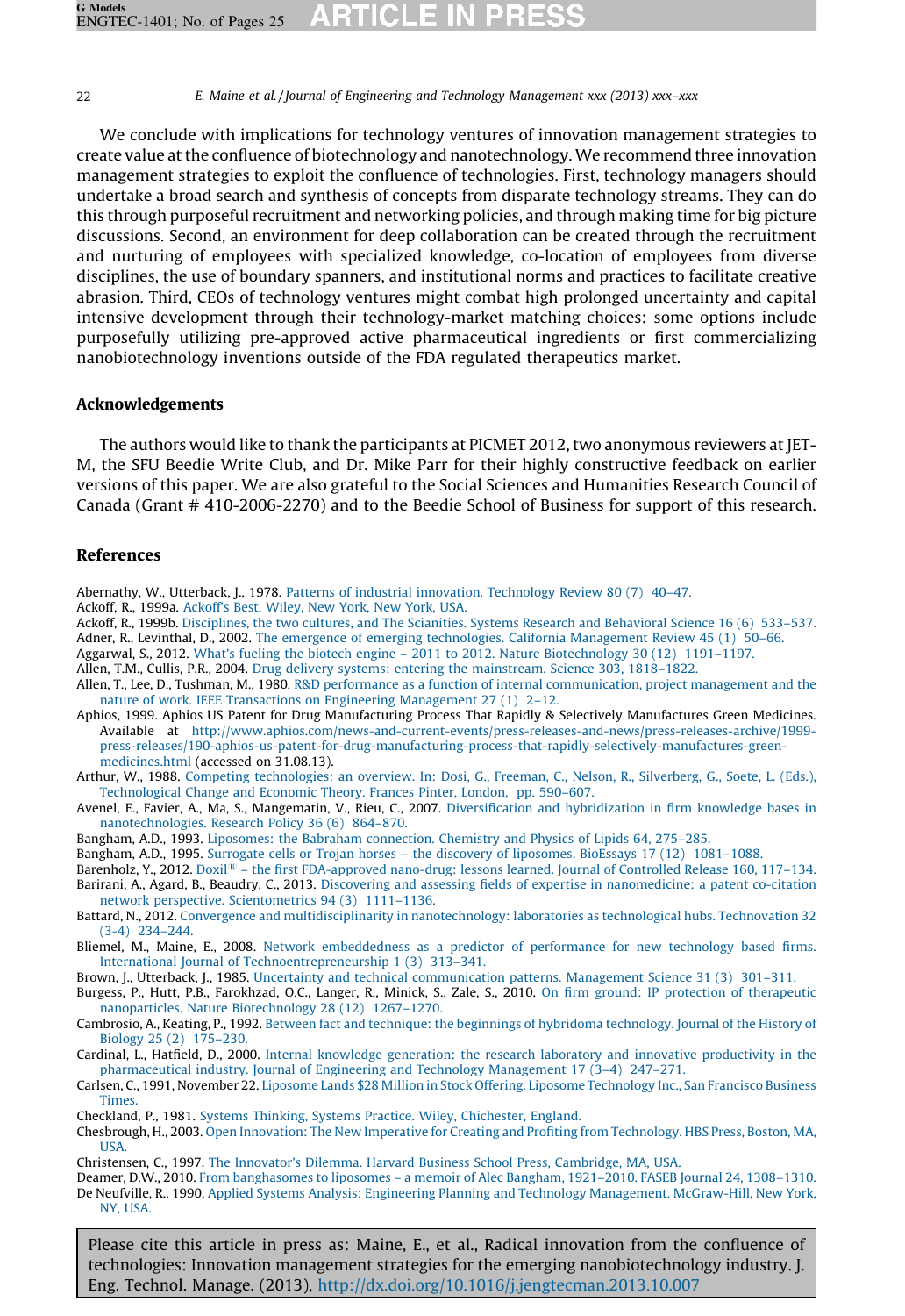<span id="page-22-0"></span>Dillman, R.O., 1994. [Antibodies as cytotoxic therapy. Journal of Clinical Oncology 12, 1497–1515](http://refhub.elsevier.com/S0923-4748(13)00077-5/sbref0135).

DiMasi, J., Hansen, R., Grabowski, H., 2003. [The price of innovation: new estimates of drug development costs. Journal of Health](http://refhub.elsevier.com/S0923-4748(13)00077-5/sbref0140) [Economics 22, 151–185.](http://refhub.elsevier.com/S0923-4748(13)00077-5/sbref0140)

Dosi, G., 1988. [Sources, procedures, and microeconomic effects of innovation. Journal of Economic Literature 26 \(3\) 1120–1171](http://refhub.elsevier.com/S0923-4748(13)00077-5/sbref0145). Eisenhardt, K., Martin, J., 2000. [Dynamic capabilities: what are they? Strategic Management Journal 21 \(10/11\) 1105–1121](http://refhub.elsevier.com/S0923-4748(13)00077-5/sbref0150). Elmqvist, R., 1978. [Review of early pacemaker development. Pacing & Clinical Electrophysiology 1 \(4\) 535.](http://refhub.elsevier.com/S0923-4748(13)00077-5/sbref0155)

Elvin, J.G., Couston, R.G., van der Walle, C.F., 2013. [Therapeutic antibodies: market considerations, disease targets and](http://refhub.elsevier.com/S0923-4748(13)00077-5/sbref0160) [bioprocessing. International Journal of Pharmaceutics 440, 83–98](http://refhub.elsevier.com/S0923-4748(13)00077-5/sbref0160).

Farokhzad, O.C., Langer, R., 2006. [Nanomedicine: developing smarter therapeutic and diagnostic modalities. Advanced Drug](http://refhub.elsevier.com/S0923-4748(13)00077-5/sbref0165) [Delivery Reviews 58, 1456–1459.](http://refhub.elsevier.com/S0923-4748(13)00077-5/sbref0165)

Farokhzad, O.C., Langer, R., 2009. [Impact of nanotechnology on drug delivery. ACS Nano 3 \(1\) 16–20.](http://refhub.elsevier.com/S0923-4748(13)00077-5/sbref0170)

Fenske, D.B., Cullis, P.R., 2008. [Liposomal nanomedicines. Expert Opinion on Drug Delivery 5 \(1\) 25–44](http://refhub.elsevier.com/S0923-4748(13)00077-5/sbref0175).

Financing Business, 1987, May 20. [Wall Street Journal. pp. 57](http://refhub.elsevier.com/S0923-4748(13)00077-5/sbref0180).

Fisher, L.M., 1988, December 3. [Biotech plight: a cash shortage. New York Times, pp.35, 47.](http://refhub.elsevier.com/S0923-4748(13)00077-5/sbref0185)

Fisher, L.M., 1991, October 23. [Sneaking past the immune system to deliver toxic drugs to tumors. New York Times, pp. D9](http://refhub.elsevier.com/S0923-4748(13)00077-5/sbref0190). Foster, R., 1986. [Innovation: The Attacker's Advantage. Summit Books, New York, NY, USA.](http://refhub.elsevier.com/S0923-4748(13)00077-5/sbref0195)

Gabizon, A.A., 2001. [Stealth liposomes and tumor targeting: one step further in the quest for the magic bullet. Clinical Cancer](http://refhub.elsevier.com/S0923-4748(13)00077-5/sbref0200) [Research 7, 223–225](http://refhub.elsevier.com/S0923-4748(13)00077-5/sbref0200).

Garud, R., Rappa, M., 1994. [A socio-cognitive model of technology evolution: the case of cochlear implants. Organization Science](http://refhub.elsevier.com/S0923-4748(13)00077-5/sbref0205) [5 \(3\) 344–362.](http://refhub.elsevier.com/S0923-4748(13)00077-5/sbref0205)

Garud, R., Karnoe, P., 2003. [Bricolage versus breakthrough: distributed and embedded agency in technology and entrepreneur](http://refhub.elsevier.com/S0923-4748(13)00077-5/sbref0210)[ship. Research Policy 32 \(2\) 277–301](http://refhub.elsevier.com/S0923-4748(13)00077-5/sbref0210).

Gertner, J., 2012. [The Idea Factory – Bell Labs and the Great Age of American Innovation. Penguin Press, New York, USA.](http://refhub.elsevier.com/S0923-4748(13)00077-5/sbref0215)

Globe, S., Levy, G., Schwartz, C., 1973a. [Science, Technology and Innovation. NSF-C 667, Battelle, Columbus, Ohio, USA.](http://refhub.elsevier.com/S0923-4748(13)00077-5/sbref0220)

Globe, S., Levy, G., Schwartz, C., 1973b. [Key factors and events in innovation process. Research Management 16 \(4\) 8–15.](http://refhub.elsevier.com/S0923-4748(13)00077-5/sbref0225) Gott, V., 2007. [Critical role of physiologist John A. Johnson in the origins of Minnesota's Billion Dollar Pacemaker Industry. The](http://refhub.elsevier.com/S0923-4748(13)00077-5/sbref0230) [Annals of Thoracic Surgery 83 \(1\) 349–353.](http://refhub.elsevier.com/S0923-4748(13)00077-5/sbref0230)

Grillo-Lopez, A.J., 2000. [Rituximab: an insider's historical perspective. Seminars in Oncology 27 \(6\) 9–16](http://refhub.elsevier.com/S0923-4748(13)00077-5/sbref0235).

Grillo-Lopez, A.J., 2004. [Rituximab: clinical development of the first therapeutic antibody for cancer. In: Kayser, O., Muller, R.H.](http://refhub.elsevier.com/S0923-4748(13)00077-5/sbref0240) [\(Eds.\), Pharmaceutical Biotechnology, Drug Discovery and Clinical Applications. Weinheim, Germany, pp. 213–230](http://refhub.elsevier.com/S0923-4748(13)00077-5/sbref0240).

- Grodal, S., Thoma, G., 2009. Cross-Pollination in Science and Technology: Concept Mobility in the Nanobiotechnology Field. [http://www.gridthoma.info/papers/grodal\\_thoma\\_2009.pdf](http://www.gridthoma.info/papers/grodal_thoma_2009.pdf).
- Hacklin, F., Marxt, C., Fahrni, F., 2009. [Coevolutionary cycles of convergence: an extrapolation from the ICT industry.](http://refhub.elsevier.com/S0923-4748(13)00077-5/sbref0250) [Technological Forecasting & Social Change 76, 723–736.](http://refhub.elsevier.com/S0923-4748(13)00077-5/sbref0250)

Hamel, G., Prahalad, C., 1994. [Competing for the Future. Harvard University Press, Boston, MA, USA](http://refhub.elsevier.com/S0923-4748(13)00077-5/sbref0255).

Hopps, J., 1981. [The development of the pacemaker. Pacing and Clinical Electrophysiology 4 \(1\) 106–108](http://refhub.elsevier.com/S0923-4748(13)00077-5/sbref0260).

Hozumi, N., Tonegawa, S., 1976. [Evidence for somatic rearrangement of immunoglobulin genes coding for variable and constant](http://refhub.elsevier.com/S0923-4748(13)00077-5/sbref0265) [regions. Proceedings of the National Academy of Sciences of the United States of America 73 \(10\) 3628–3632](http://refhub.elsevier.com/S0923-4748(13)00077-5/sbref0265).

Jacobs, S.L., 1985, July 15. [Linkups with big companies help ease little guys' way. Wall Street Journal.](http://refhub.elsevier.com/S0923-4748(13)00077-5/sbref0270)

Jaffe, A., 1986. [Technological opportunity and spillovers from R&D: evidence from firms' patents, profits and market value.](http://refhub.elsevier.com/S0923-4748(13)00077-5/sbref0275) [American Economic Review 76 \(5\) 984–1001](http://refhub.elsevier.com/S0923-4748(13)00077-5/sbref0275).

Juanola-Feliu, E., Colomer-Farrarons, J., Miribel-Catala, P., Samitier, J., Valls-Pasola, J., 2012. [Market challenges facing academic](http://refhub.elsevier.com/S0923-4748(13)00077-5/sbref0280) [research in commercializing nano-enabled implantable devices for in-vivo biomedical analysis. Technovation 32, 193–204](http://refhub.elsevier.com/S0923-4748(13)00077-5/sbref0280).

Kemp, R., Rip, A., 2001. [Constructing transition paths through the management of niches. In: Garud, R., Karnoe, P. \(Eds.\), Path](http://refhub.elsevier.com/S0923-4748(13)00077-5/sbref0285) [Dependence and Creation. LEA, Mahwah, NJ, USA, pp. 269–299.](http://refhub.elsevier.com/S0923-4748(13)00077-5/sbref0285)

Klevorick, A., Levin, R., Nelson, R., Winter, S., 1995. [On the sources and significance of inter-industry differences in technological](http://refhub.elsevier.com/S0923-4748(13)00077-5/sbref0290) [opportunities. Research Policy 24 \(2\) 185–205.](http://refhub.elsevier.com/S0923-4748(13)00077-5/sbref0290)

Koehler, C.S., 2003. [Developing the ultracentrifuge. Today's Chemist at Work \(February\) 63–66](http://refhub.elsevier.com/S0923-4748(13)00077-5/sbref0295).

Langer, R., 2013. [A personal account of translating discoveries in an Academic Lab. Nature Biotechnology 31 \(6\) 487–489](http://refhub.elsevier.com/S0923-4748(13)00077-5/sbref0305). Lasic, D., Papahadjopoulos, D., 1995. [Liposomes revisited. Science 267, 1275–1276](http://refhub.elsevier.com/S0923-4748(13)00077-5/sbref0310).

Lee, C., Lee, K., Pennings, J., 2001. [Internal capabilities, external networks, and performance: a study on technology-based](http://refhub.elsevier.com/S0923-4748(13)00077-5/sbref0315) [ventures. Strategic Management Journal 22 \(6–7\) 615–640](http://refhub.elsevier.com/S0923-4748(13)00077-5/sbref0315).

Leifer, R., McDermott, C., O'Conner, G., Peters, L., Rice, M., Veryzer, R., 2000. [Radical Innovation: How Mature Companies Can](http://refhub.elsevier.com/S0923-4748(13)00077-5/sbref0320) [Outsmart Upstarts. Harvard Business School Press, Boston, Massachusetts, USA](http://refhub.elsevier.com/S0923-4748(13)00077-5/sbref0320).

Leonard, D., 1995. [Wellsprings of Knowledge: Building and Sustaining the Sources of Innovation. Harvard Business School Press,](http://refhub.elsevier.com/S0923-4748(13)00077-5/sbref0325) [Boston, MA, USA.](http://refhub.elsevier.com/S0923-4748(13)00077-5/sbref0325)

Liposome Technology Inc., 1988, March 22. [Pact with erbamont set to develop cancer drug. Wall Street Journal 2](http://refhub.elsevier.com/S0923-4748(13)00077-5/sbref0330).

Liposome Technology Inc., 1990, March 2. [Investor David Blech raises stake in concern to 25.9% Wall Street Journal B4A, Eastern](http://refhub.elsevier.com/S0923-4748(13)00077-5/sbref0335) [ed. \[New York, NY\]](http://refhub.elsevier.com/S0923-4748(13)00077-5/sbref0335)

Lok, C., 2010. [Nanotechnology: small wonders. Nature 467, 18–21.](http://refhub.elsevier.com/S0923-4748(13)00077-5/sbref0340)

Mackenzie, M., Cambrosio, A., Keating, P., 1988. [The commercial application of a scientific discovery – the case of the hybridoma](http://refhub.elsevier.com/S0923-4748(13)00077-5/sbref0345) [technique. Research Policy 17, 155–170.](http://refhub.elsevier.com/S0923-4748(13)00077-5/sbref0345)

Maine, E., 2008. [Radical innovation through internal corporate venturing: Degussa's commercialization of nanomaterials. R&D](http://refhub.elsevier.com/S0923-4748(13)00077-5/sbref0350) [Management 38 \(4\) 359–371.](http://refhub.elsevier.com/S0923-4748(13)00077-5/sbref0350)

- Maine, E., 2013. Scientist–Entrepreneurs as the catalysts of nanotechnology commercialization. Reviews in Nanoscience and Nanotechnology 2 (5), 300–305.
- Maine, E., Garnsey, E., 2006. [Commercializing generic technology: the case of advanced materials ventures. Research Policy 35](http://refhub.elsevier.com/S0923-4748(13)00077-5/sbref0360) [\(3\) 375–393.](http://refhub.elsevier.com/S0923-4748(13)00077-5/sbref0360)

Maine, E., Bliemel, M., Murira, A., Utterback, J., 2012a. Knowledge Diversity in the Emerging Global Bio-Nano Sector. MIT ESD Working paper. [http://esd.mit.edu/wps/2012/esd-wp-2012-20.pdf.](http://esd.mit.edu/wps/2012/esd-wp-2012-20.pdf)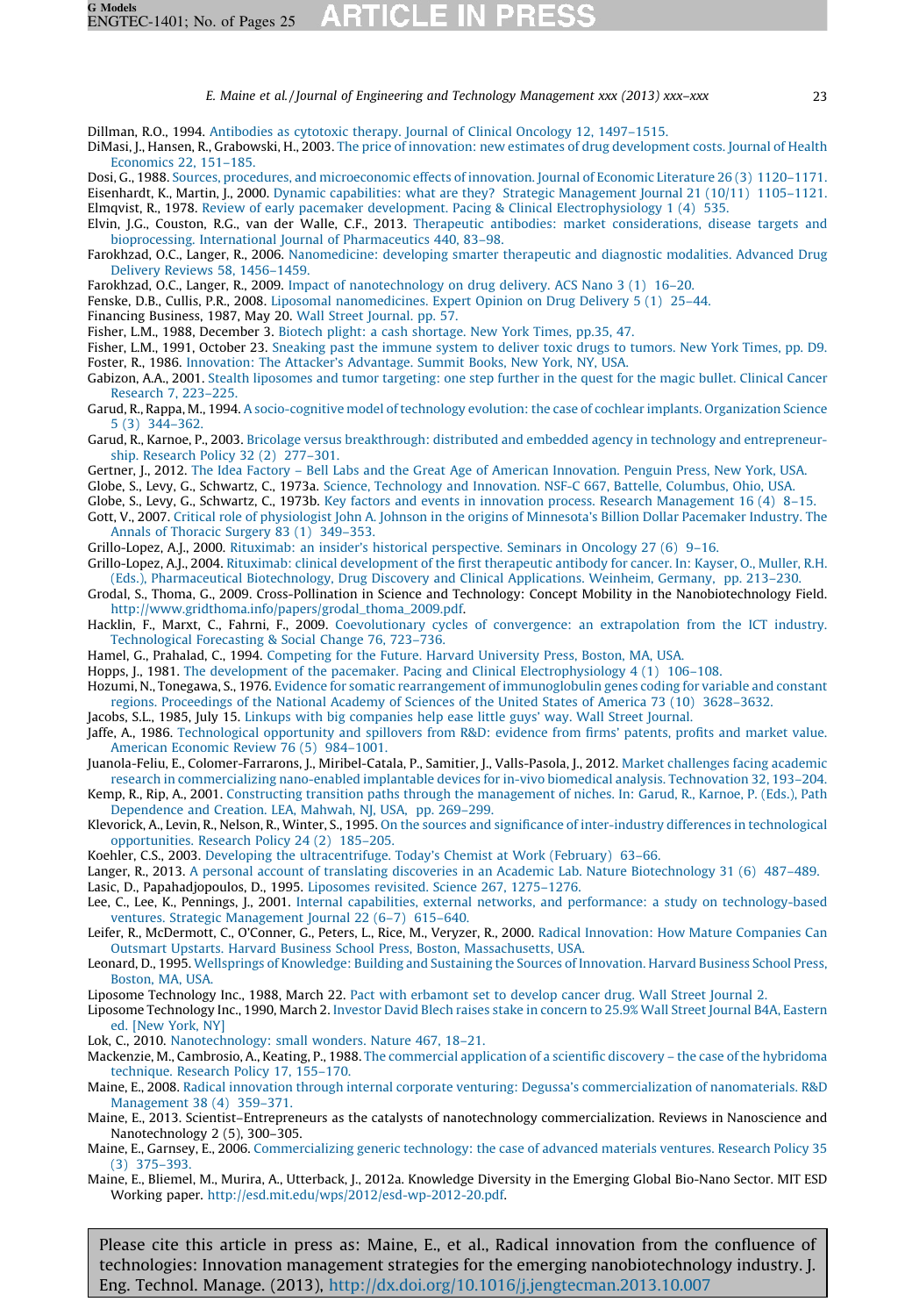<span id="page-23-0"></span>

- Maine, E., Soh, P.-H., dos Santos, N., . Decision-making processes in biotech commercialization: constraints to effectuation. Technology Management for Emerging, Technologies. In: PICMET 2012 Proceedings, IEEE XPlore. [http://ieeexplore.](http://ieeexplore.ieee.org/xpls/abs_all.jsp%3Farnumber=6304080%26tag=1) [ieee.org/xpls/abs\\_all.jsp?arnumber=6304080&tag=1.](http://ieeexplore.ieee.org/xpls/abs_all.jsp%3Farnumber=6304080%26tag=1)
- Maine, E., Thomas, V.J., Bliemel, M., Murira, A., Utterback, J., 2014. The emergence of the nanobiotechnology industry. Nature Nanotechnology 9 (1), 2–5.
- Marks, L., 2012. [The birth pangs of monoclonal antibody therapeutics the failure and legacy of centoxin. MAbs 4 \(3\) 403–412.](http://refhub.elsevier.com/S0923-4748(13)00077-5/sbref0380)
- Milenic, D.E., Brady, E.D., Brechbiel, M.W., 2004. [Antibody-targeted radiation cancer therapy. Nature Reviews Drug Discovery 3,](http://refhub.elsevier.com/S0923-4748(13)00077-5/sbref0385) [489–498.](http://refhub.elsevier.com/S0923-4748(13)00077-5/sbref0385)
- Moore, G., 1995. [Inside the Tornado. Harper Collins, New York, NY, USA.](http://refhub.elsevier.com/S0923-4748(13)00077-5/sbref0390)
- Morton, J., 1971. [Organizing for Innovation. McGraw-Hill, New York, NY, USA.](http://refhub.elsevier.com/S0923-4748(13)00077-5/sbref0395)
- Mueller, P., Rudin, D.O., Tien, H.T., Wescott, W.C., 1962. [Reconstitution of excitable cell membrane structure in vitro. Circulation](http://refhub.elsevier.com/S0923-4748(13)00077-5/sbref0400) [26, 1167–1171.](http://refhub.elsevier.com/S0923-4748(13)00077-5/sbref0400)
- Nelson, R., Winter, S., 1982. [An Evolutionary Theory of Economic Change. Harvard University Press, Cambridge, MA, USA.](http://refhub.elsevier.com/S0923-4748(13)00077-5/sbref0405)
- No, H.J., Park, Y., 2010. [Trajectory patterns of technology fusion: trend analysis and taxonomical grouping in nanobiotechnology.](http://refhub.elsevier.com/S0923-4748(13)00077-5/sbref0410) [Technological Forecasting and Social Change 77, 63–75](http://refhub.elsevier.com/S0923-4748(13)00077-5/sbref0410).
- Patlak, M., 2009. [Magic Bullets and Monoclonals: An Antibody Tale. FASEB Breakthroughs in Bioscience, Bethesda, MD](http://refhub.elsevier.com/S0923-4748(13)00077-5/sbref0415).
- Peer, D., Karp, J.M., Hong, S., Farokhzad, O.C., Margalit, R., Langer, R., 2007. [Nanocarriers as an emerging platform for cancer](http://refhub.elsevier.com/S0923-4748(13)00077-5/sbref0420) [therapy. Nature Nanotechnology 2, 751–760](http://refhub.elsevier.com/S0923-4748(13)00077-5/sbref0420).
- Pei, R., Porter, A.L., 2011. [Profiling leading scientists in nanobiomedical science: interdisciplinarity and potential leading](http://refhub.elsevier.com/S0923-4748(13)00077-5/sbref0425) [indicators of research directions. R&D Management 41 \(3\) 288–306](http://refhub.elsevier.com/S0923-4748(13)00077-5/sbref0425).
- Penrose, E., 1959. [The Theory of the Growth of the Firm. Basil Blackwell, Oxford, UK](http://refhub.elsevier.com/S0923-4748(13)00077-5/sbref0430).
- Pisano, G., 2006. [Science Business: The Promise, the Reality, and The Future of Biotech. Harvard Business Press, Cambridge, MA,](http://refhub.elsevier.com/S0923-4748(13)00077-5/sbref0435) [USA](http://refhub.elsevier.com/S0923-4748(13)00077-5/sbref0435).
- Pisano, G., 2010. [The evolution of science-based business. Industrial and Corporate Change 19 \(2\) 465–482.](http://refhub.elsevier.com/S0923-4748(13)00077-5/sbref0440)
- Poste, G., 1983. [Liposome targeting in vivo: problems and opportunities. Biology of the Cell 47 \(1\) 19–38](http://refhub.elsevier.com/S0923-4748(13)00077-5/sbref0445).
- Potterf, T., Sorenson, E., 2009. Winning Combination. Seattle University Magazine available at [http://www.seattleu.edu/](http://www.seattleu.edu/magazine/article.aspx%3Fid=21014%26page=all) [magazine/article.aspx?id=21014&page=all](http://www.seattleu.edu/magazine/article.aspx%3Fid=21014%26page=all) (accessed 29.09.13).
- Powell, W., Koput, K.W., Smith-Doerr, L., 1996. [Interorganizational collaboration and the locus of innovation: networks of](http://refhub.elsevier.com/S0923-4748(13)00077-5/sbref0455) [learning in biotechnology. Administrative Science Quarterly 41 \(1\) 116–145.](http://refhub.elsevier.com/S0923-4748(13)00077-5/sbref0455)
- Rafols, I., 2007. [Strategies for knowledge acquisition in bionanotechnology: why are interdisciplinary practices less widespread](http://refhub.elsevier.com/S0923-4748(13)00077-5/sbref0460) [than expected? Innovation 20 \(4\) 395–412.](http://refhub.elsevier.com/S0923-4748(13)00077-5/sbref0460)
- Rafols, I., Meyer, M., 2007. [How cross-disciplinary is bionanotechnology? Explorations in the specialty of molecular motors.](http://refhub.elsevier.com/S0923-4748(13)00077-5/sbref0465) [Scientometrics 70 \(3\) 633–650](http://refhub.elsevier.com/S0923-4748(13)00077-5/sbref0465).
- Rastetter, W.H., June 27, 2008. In An Interview Recorded by Matthew Shindell, San Diego, CA. Available at [http://libraries.](http://libraries.ucsd.edu/assets/timeline/transcripts/rastetter-william_20080627.pdf) [ucsd.edu/assets/timeline/transcripts/rastetter-william\\_20080627.pdf.](http://libraries.ucsd.edu/assets/timeline/transcripts/rastetter-william_20080627.pdf)
- Riordan, M., Hoddeson, L., 1999. [Crystal Fire: The Birth of the Information Age. Norton, New York, USA.](http://refhub.elsevier.com/S0923-4748(13)00077-5/sbref0475)
- Rogers, E., 1983. [Diffusion of Innovations. Free Press, New York, NY, USA](http://refhub.elsevier.com/S0923-4748(13)00077-5/sbref0480).
- Rosenberg, N., 1974. [Science, invention and economic growth. Economic Journal 84 \(333\) 90–108.](http://refhub.elsevier.com/S0923-4748(13)00077-5/sbref0485)
- Rothwell, R., 1989. [Small firms, innovation and industrial change. Small Business Economics 1 \(1\) 51–64.](http://refhub.elsevier.com/S0923-4748(13)00077-5/sbref0490)
- Schumpeter, J., 1934. [The Theory of Economic Development. Harvard University Press, Boston, MA, USA](http://refhub.elsevier.com/S0923-4748(13)00077-5/sbref0495).
- Shane, S., 2001. [Technological opportunities and new firm creation. Management Science 47 \(2\) 205–220.](http://refhub.elsevier.com/S0923-4748(13)00077-5/sbref0500)
- Shane, S., 2005. [Finding Fertile Ground: Identifying Extraordinary Opportunities for New Ventures. Wharton School Publishing,](http://refhub.elsevier.com/S0923-4748(13)00077-5/sbref0505) [NJ, USA.](http://refhub.elsevier.com/S0923-4748(13)00077-5/sbref0505)
- Sharp, P., Langer, R., 2011. [Promoting convergence in biomedical science. Science 333 \(6042\) 527.](http://refhub.elsevier.com/S0923-4748(13)00077-5/sbref0510)
- Sharp, P., et al., 2011. [The Third Revolution: The Convergence of the Life Sciences, Physical Sciences, and Engineering. \[White](http://refhub.elsevier.com/S0923-4748(13)00077-5/sbref0515) [paper on convergence, Massachusetts Institute of Technology \(MIT\), Washington, DC\]](http://refhub.elsevier.com/S0923-4748(13)00077-5/sbref0515).
- Snoek, J., 1947. [New Developments in Ferromagnetic Materials. Elsevier Publishing Company, Amsterdam, The Netherlands.](http://refhub.elsevier.com/S0923-4748(13)00077-5/sbref0520) Soh, P.-H., 2010. [Network patterns and competitive advantage before the emergence of a dominant design. Strategic](http://refhub.elsevier.com/S0923-4748(13)00077-5/sbref0525) [Management Journal 31 \(4\) 438–461](http://refhub.elsevier.com/S0923-4748(13)00077-5/sbref0525).
- Staff Reporter, S., 1989, March 27. [Liposome Technology Cuts Staff, Cites Merger. Wall Street Journal, B3A.](http://refhub.elsevier.com/S0923-4748(13)00077-5/sbref0530)
- Staff Reporter, 1993, August 4. [Guess Founder Quits as Chairman and CEO, Sells Stake to Brothers. Wall Street Journal, B2](http://refhub.elsevier.com/S0923-4748(13)00077-5/sbref0535). Stijntjes, T., Van Loon, B., 2008. [Scanning our past from the Netherlands: early investigations on ferrite magnetic materials by J.L.](http://refhub.elsevier.com/S0923-4748(13)00077-5/sbref0540)
- [Snoek and Colleagues of the Philips Research Laboratories Eindhoven. Proceedings of the IEEE 96 \(5\)](http://refhub.elsevier.com/S0923-4748(13)00077-5/sbref0540) . Strohl, W.R., 2009. [Therapeutic monoclonal antibodies – past, present and future. In: An, Z. \(Ed.\), Therapeutic Monoclonal](http://refhub.elsevier.com/S0923-4748(13)00077-5/sbref0545)
- [Antibodies From Bench to Clinic, New Jersey. pp. 3–50.](http://refhub.elsevier.com/S0923-4748(13)00077-5/sbref0545)
- Suárez, F., Utterback, J., 1995. Dominant designs and the survival of firms. Strategic Management Journal 16 (6) 415-430. Subramanian, A., Soh, P.-H., 2010. [An empirical examination of the science–technology relationship in the biotechnology](http://refhub.elsevier.com/S0923-4748(13)00077-5/sbref0555)
- [industry. Journal of Engineering and Technology Management 27 \(3-4\) 160–171](http://refhub.elsevier.com/S0923-4748(13)00077-5/sbref0555). Suzuki, J., Kodama, F., 2004. [Technological diversity of persistent innovators in Japan: two case studies of large Japanese firms.](http://refhub.elsevier.com/S0923-4748(13)00077-5/sbref0560) [Research Policy 33 \(3\) 531–541.](http://refhub.elsevier.com/S0923-4748(13)00077-5/sbref0560)
- Takeda, Y., Mae, S., Kajikawa, Y., Matsushima, K., 2009. [Nanobiotechnology as an emerging research domain from nanotech](http://refhub.elsevier.com/S0923-4748(13)00077-5/sbref0565)[nology: a bibliometric approach. Scientometrics 80 \(1\) 23–38](http://refhub.elsevier.com/S0923-4748(13)00077-5/sbref0565).
- Teece, D., 1986. [Profiting from technological innovation: implications for integration, collaboration, licensing, and public policy.](http://refhub.elsevier.com/S0923-4748(13)00077-5/sbref0570) [Research Policy 15 \(6\) 285–305.](http://refhub.elsevier.com/S0923-4748(13)00077-5/sbref0570)
- Teece, D., Pisano, G., Shuen, A., 1997. [Dynamic capabilities and strategic management. Strategic Management Journal 18 \(7\)](http://refhub.elsevier.com/S0923-4748(13)00077-5/sbref0575) [509–534.](http://refhub.elsevier.com/S0923-4748(13)00077-5/sbref0575)
- Thomke, S., 2003. [Experimentation Matters: Unlocking the Potential of New Technologies for Innovation. Harvard Business](http://refhub.elsevier.com/S0923-4748(13)00077-5/sbref0580) [School Press, Boston, MA, USA.](http://refhub.elsevier.com/S0923-4748(13)00077-5/sbref0580)
- Torchilin, V.P., 2007. [Targeted pharmaceutical nanocarriers for cancer therapy and imaging. AAPS 9 \(2\) E128–E147.](http://refhub.elsevier.com/S0923-4748(13)00077-5/sbref0585)